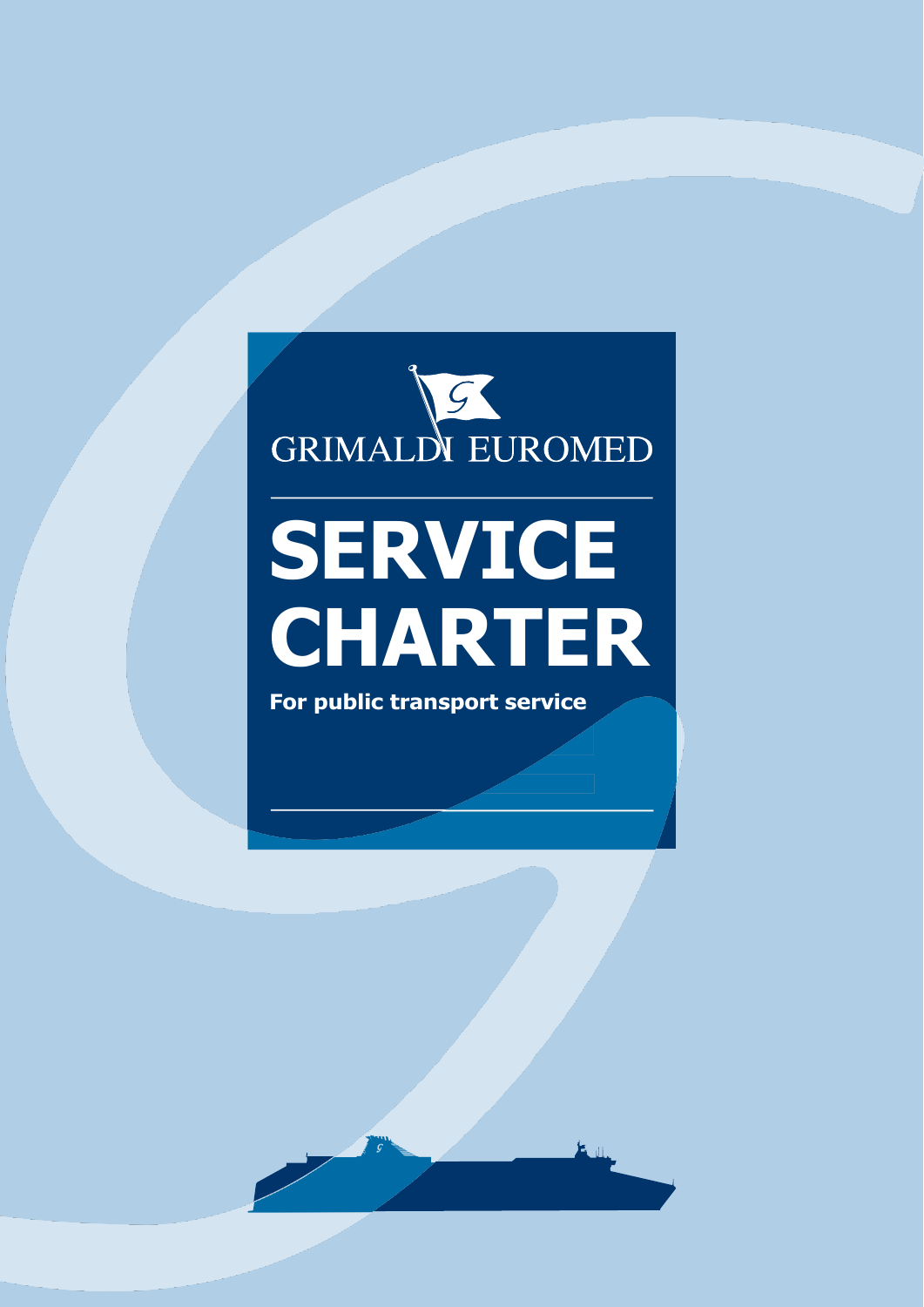## **SERVICE CHARTER**<br>For public transport service



### **Index**

| A)           | <b>Service Charter - Introduction</b>                                                                | pag 1  |
|--------------|------------------------------------------------------------------------------------------------------|--------|
| B)           | Grimaldi Euromed S.p.A - The Company [10] [10] [10] [10] [11] Grimaldi Euromed S.p.A - The Company   | pag 1  |
| $\mathbf{C}$ |                                                                                                      | pag 1  |
|              |                                                                                                      | pag 1  |
| 1)           |                                                                                                      | pag 1  |
| 2)           |                                                                                                      | pag 2  |
| 3)           |                                                                                                      | pag 2  |
| 4)           |                                                                                                      | pag 2  |
| 5)           |                                                                                                      | pag 2  |
|              |                                                                                                      | pag 2  |
| D)           |                                                                                                      | pag 2  |
| 1)           | <b>Travel safety</b>                                                                                 | pag 3  |
| 2)           | Personal and property security of the traveler                                                       | pag 3  |
| 3)           | Regularity of the service and punctuality of the means <b>constitution</b> Regularity of the service | pag 4  |
| 4)           | Cleaning and hygienic conditions of the vehicles                                                     | pag 4  |
| 5)           | <b>Travel Comfort</b>                                                                                | pag 5  |
| 6)           |                                                                                                      | pag 5  |
| 7)           | Services for disabled travelers and people with reduced mobility__________                           | pag 6  |
| 8)           | Information to customers                                                                             | pag 7  |
| 9)           | Relational and communication aspects of staff in contact with users -----                            | pag 7  |
| 10)          |                                                                                                      | pag 7  |
| 11)          | <b>Modal integration</b>                                                                             | pag 8  |
| 12)          |                                                                                                      | pag 8  |
| E)           | Grimaldi Euromed and customer /traveller protection<br>---------------                               | pag 9  |
| F)           |                                                                                                      | pag 12 |
| G)           |                                                                                                      | pag 13 |
| H)           |                                                                                                      | pag 14 |

Grimaldi Euromed S.p.A. **[www.grimaldi-lines.com](http://www.grimaldi-lines.com/)**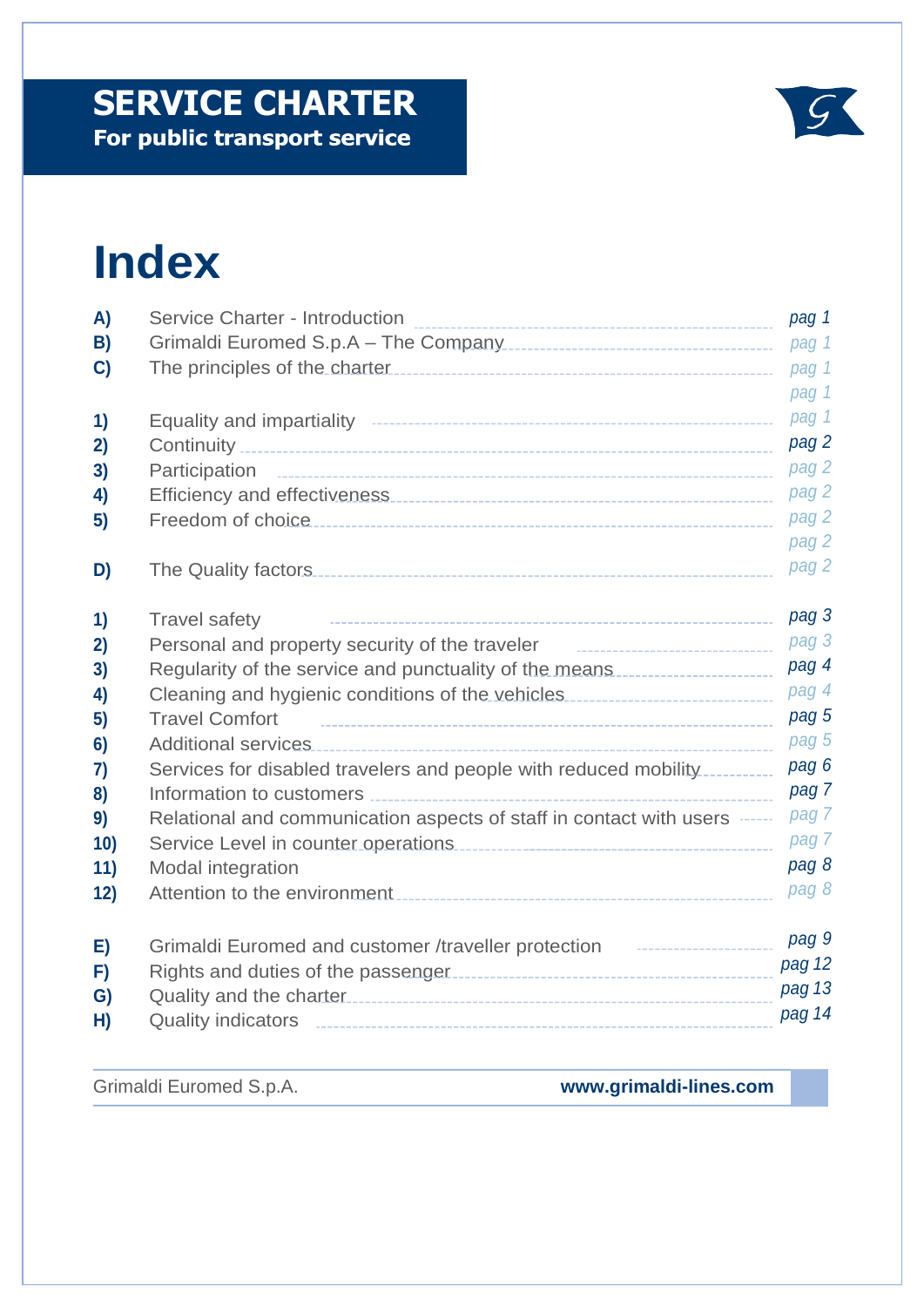

### **SERVICE CHARTER**

For public transport services

#### **A) SERVICE CHARTER- INTRODUCTION**

Grimaldi Euromed S.p.A. (hereinafter "The Company") adopts this service charter, to which it recognizes binding values towards passengers traveling on their own ships employed on connections burdened by public service obligations.

#### **B) GRIMALDI EUROMED S.p.A. - THE COMPANY**

The Company's mission is to provide efficient, reliable, innovative and high quality maritime services for the transport of freight and passengers, following a continuous process of identification of its customers' needs and expectations. The Company is committed to the pursuit of excellence, to social responsibilities and to transport solutions which promote an environmentally sustainable mobility.

For over half a century, the Company is the leading player internationally for the maritime transport of passengers. Active already after World War II on the Mediterranean-Neo-South America and Mediterranean-North America routes, today the Company has diversified its passenger offer with three different brands, each dedicated to a different destination: Grimaldi Lines in the Mediterranean Sea, Minoan Lines on the Greek domestic routes, and Finnlines in the Baltic and North Seas.

In order to ensure the pursuit of the objectives established by this service charter, the Company has set up, within its organization, a standing committee to which the following activities have been entrusted:

- Ensure compliance of commitments with customers
- Ensure effective and transparent communication with customers
- Constantly monitoring of the indicators of service quality
- Arrange periodic reviews of the service charter
- Prepare action plans aimed at continuous improvement of services
- Disclose the card services and its updates

The Committee operates in accordance with the procedures of the integrated quality-environment management system, which the Company has adopted, certified by an external body, in accordance with the ISO9001-ISO4001 standards.

#### **C) THE PRINCIPLES OF THE CHARTER**

The Company, in the performance of their public maritime services, is committed to respect the basic principles as listed below:

#### *1) Equality and impartiality*

The Company undertakes to provide and deliver access to services and infrastructure to the users without restrictions of nationality, sex, race, language, religion and opinions; it also undertakes to adopt the procedures necessary to guarantee the service to the elderly, to people with disabilities and to any other person with reduced mobility; finally, the Company undertakes to ensure, for the same service provided, equal treatment and equal contractual conditions between users in different geographical areas and different categories.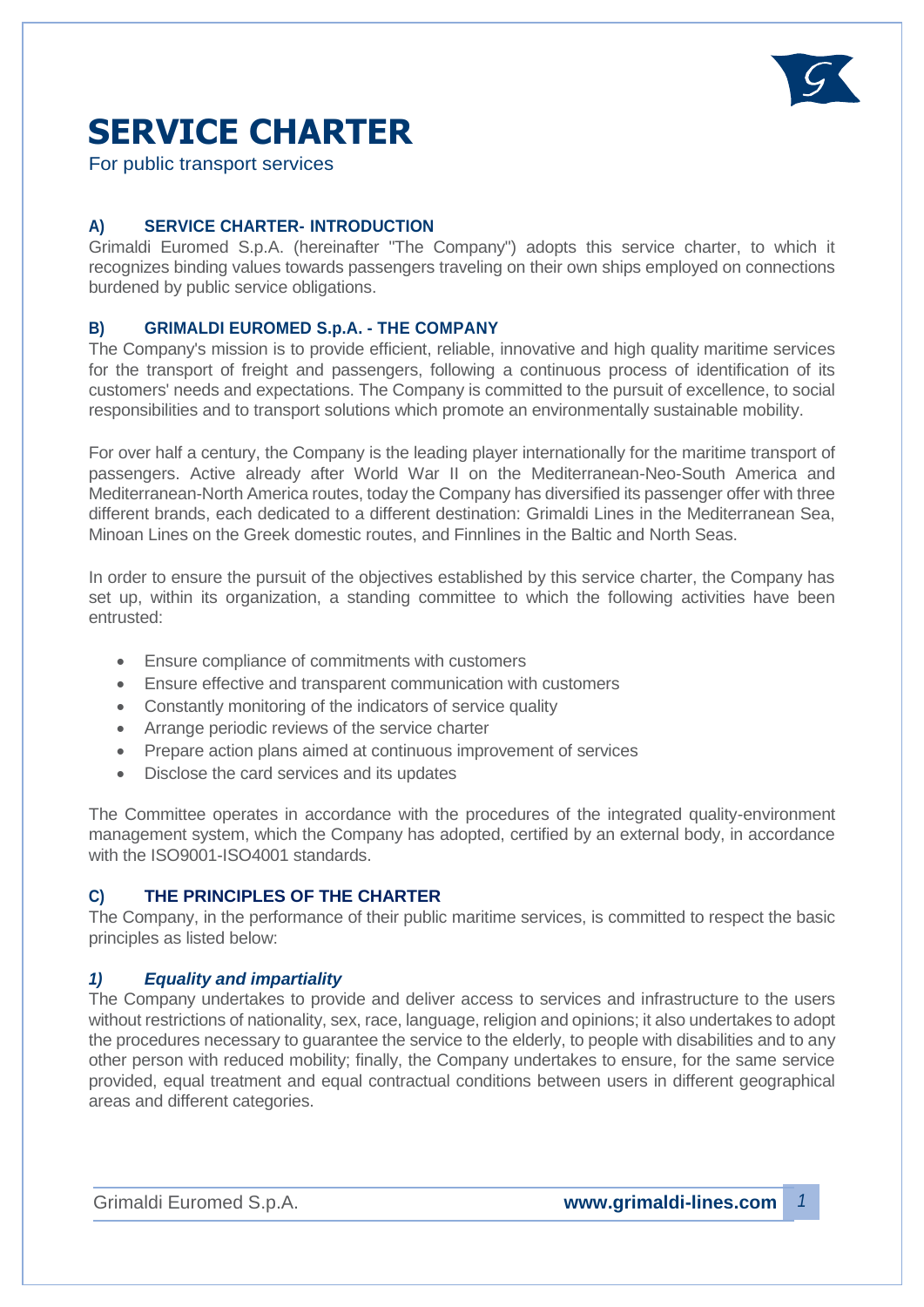### **CONTINUITY - PARTICIPATION EFFICIENCY – FREEDOM OF CHOICE**



#### *2) Continuity*

The Company undertakes to guarantee continuous and regular transport services (with the exception of interruptions due to particular contingencies and / or causes of force majeure). In case of need (or scheduled interruptions) replacement services will be guaranteed. The minimum services in the event of a strike will be defined and communicated externally (maximum disclosure - preventive and timely of the minimum service programs to be guaranteed) through all the Company's institutional channels.

#### *3) Partecipation*

The Company makes itself available for constructive discussion tables, with organized representation institutions, on the main problems concerning the service rendered. The customer will have the right to submit complaints in the manner provided and will have the right to receive a written reply.

#### *4) Efficiency ed efficacy*

The Company constantly monitors the efficiency and effectiveness of the processes of providing the public maritime transport service through service quality indicators, using all the tools required by the management procedures, and the available technological supports.

The continuous evaluation of the efficiency and effectiveness is carried out by the internal committee of the Company, which produces periodic reports of the indicators on the basis of which the intervention strategies aimed at the excellence of the services offered are outlined, with the aim of satisfying and go beyond the expectations of maritime transport users. Possible initiatives at third parties (ports, terminals, ticket offices, agencies, etc.) are also evaluated with the aim of improving mobility services connected to maritime transport.

#### *5) Freedom of choice*

The Company guarantees citizens' right to mobility, taking initiatives to facilitate the freedom of choice between multiple modal solutions.

#### **D) THE QUALITY FACTORS**

The Company, aware of its mandate as a public service provider of maritime transport, and in line with its quality policy, aimed at customer satisfaction and continuous improvement of performance, has identified the following factors that contribute to achieving the objectives set in terms of services quality: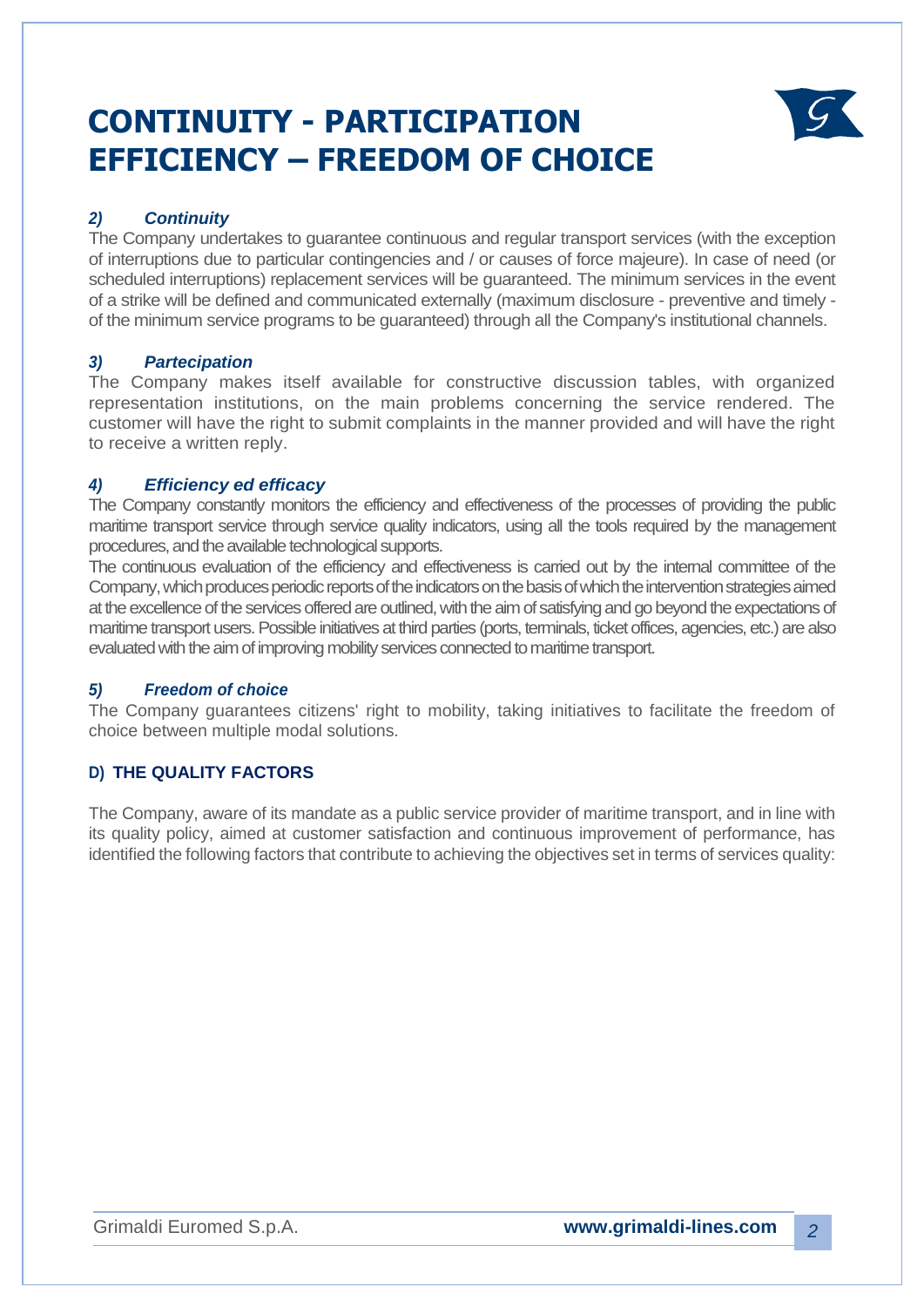### **TRAVEL SAFETY**



#### *1) Travel safety*

The vessels managed by the Company are all certified in accordance with the regulations in force at the International, European and National level.

The safety standards are certified by the responsible bodies (Port Authorities / Italian Naval Register) in accordance with current regulations; all certificates are kept in regular course of validity; such as:

- *a •* Class Certificate
- *b •* Passenger transport safety certificate
- *c •* Safety Management Certificate (ISM Code)
- *d •* Safety Management Certificate (ISPS Code)

*e •* Certificate of conformity (DOC – ISM - issued to the Company)

The company ensures the highest level of safety on board their ships, intended as a "safety" and "security." Particular attention is paid to the training of the crew, who, in addition to being in possession of all the mandatory qualifications, provided for by current legislation (international convention STCW), is continuously trained on specific issues of company relevance (eg . introduction of new technologies; business processes, etc.). The performance of the crew is constantly evaluated in order to identify possible improvement initiatives to increase competence and professionalism.

#### *2) Personal and property safety of the traveler*

The personal safety of passengers is a priority element in the management of the service. The ships are equipped with all the measures aimed at protecting the safety and health. Safety signs are installed on board in accordance with current regulations. On board there is a security patrol system aimed at the surveillance of passengers and fire prevention. All the spaces that can be dangerous, as well as the technical and service spaces are forbidden to passenger access; during navigation, passengers are not allowed to access the garage spaces. Before starting the journey, safety announcements are broadcasted in audio / video format to illustrate the emergency procedures and the location of individual and collective rescue vehicles. Appropriate treatments with non-slip products are prepared in areas that may be affected by rainwater / humidity. The ships are equipped with an infirmary with the presence of a doctor and aids to ensure appropriate health care in case of need.

A closed circuit camera system, in the designated areas, ensures monitoring of the areas. On board are provided for safety deposit boxes at the disposal of passengers for temporary storage of valuable goods. The Company, in order to further strengthen passenger safety, has equipped itself with a specific department, called "security intelligence & law enforcement", whose task is to support all possible initiatives of contrast to illegal acts. The Company provides full transparency and cooperation with all police forces and authorities, providing every possible support for the protection of legality.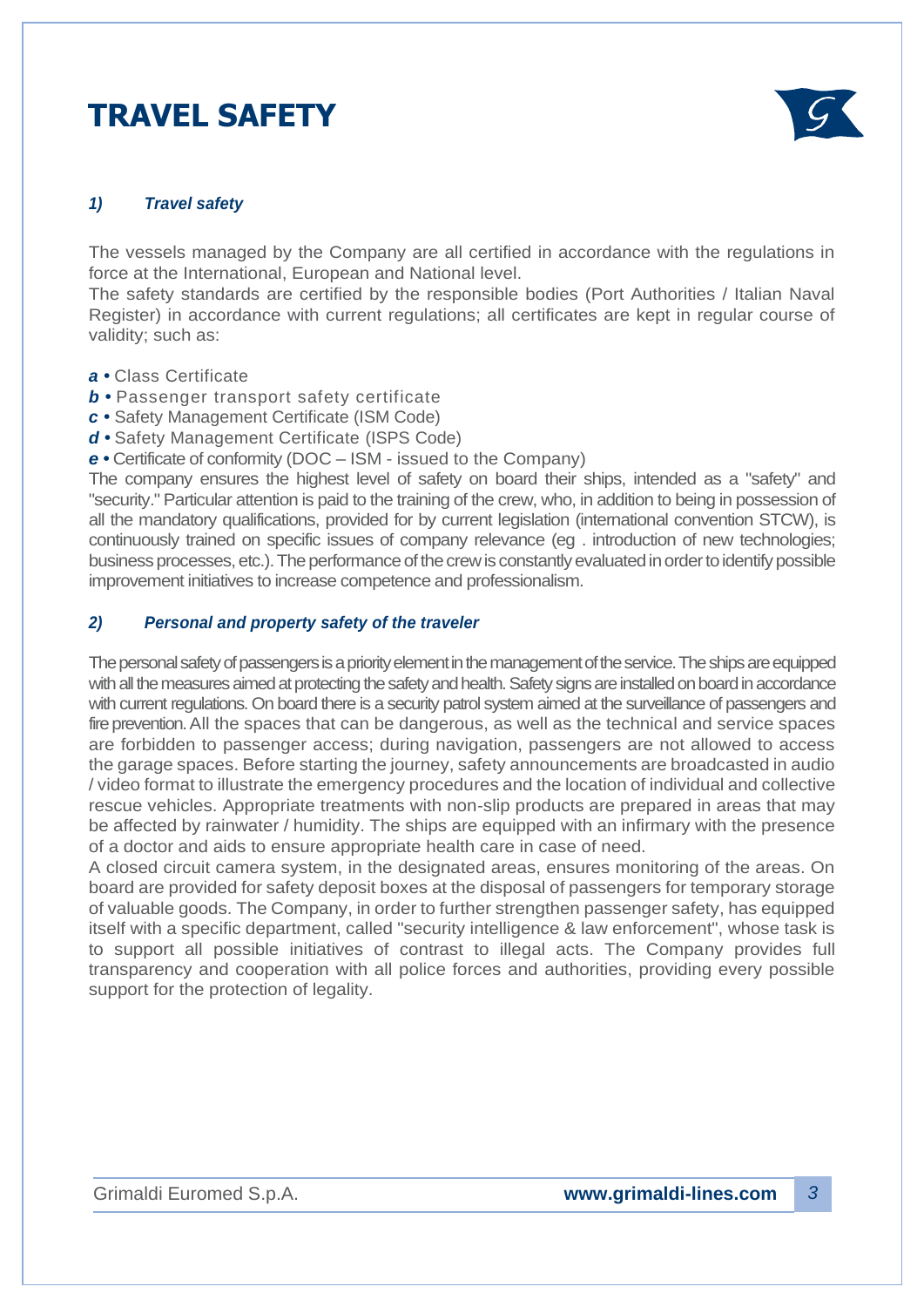### **REGULARITY, PUNCTUALITY AND CLEANING OF MEANS OF TRANSPORT**



It is the Company's prerogative to operate its scheduled services respecting the scheduled times.

For most of the cases of delay, the cause is to be attributed to adverse weather conditions, which push the ship Command to give priority to the safety of passengers, rather than punctuality, if the two objectives are incompatible with each other. .

Other causes can be: strikes, delays in commercial operations not attributable to the Company, unforeseeable technical failures, or extraordinary events for which the Company has no direct responsibility.

When delays occur, the Company implements the procedures described below, in order to better manage any inefficiencies that may affect the passenger.

In case of delay, the Master promptly informs the shipping agents and the offices of the Company, who immediately notify the agencies and individual passengers via SMS or e-mail.

#### *4) Cleaning and hygienic conditions of the means of transport*

The Company, sensitive to the increasingly widespread orientation of ecological awareness, regulates its activities in respect of the environment and nature. Cleaning is always taken care of to the maximum, under the responsibility of the Purser, in order to guarantee an adequate standard of quality and comfort for passengers. Particular attention is paid to the cleaning of common sanitary ware, but no less important are the cleaning of places of public use.

Periodic inspections by ground staff are carried out in order to verify and certify the correct standard of cleaning and sanitation of the places. The sanitation of all areas of the ship is carried out with detailed procedures and using detergents suitable for the different types of material treated, in compliance with the instructions for use provided by the manufacturers. All cleansing and disinfection activities are carried out wearing suitable disposable personal protective equipment.

In addition to the cabins, the on-board areas on both the internal and external decks are sanitized, such as: crew dining hall, control deck, reception, public spaces, catering rooms, bars, games room, corridors, stairs and elevators and any other areas of common use. The sanitation activities are aimed in particular at surfaces such as chairs, armchairs, armrests, table and counter tops, door handles and knobs, elevator push-buttons, switches, railings and handrails, toilets, sinks and taps of the public bathrooms.

Each ship is periodically subjected to unannounced inspections by the NAS (Nucleo Anti Sofisticazioni dei Carabinieri) for the catering areas and passenger accommodation and to periodic visits and inspections by the Maritime health offices for the areas reserved for crews. Following these last visits, specific certifications are issued. Furthermore, as required by the European regulation CE852 / 2004 on the hygiene of food products, (HACCP) specific scheduled periodic checks are carried out by specialized companies.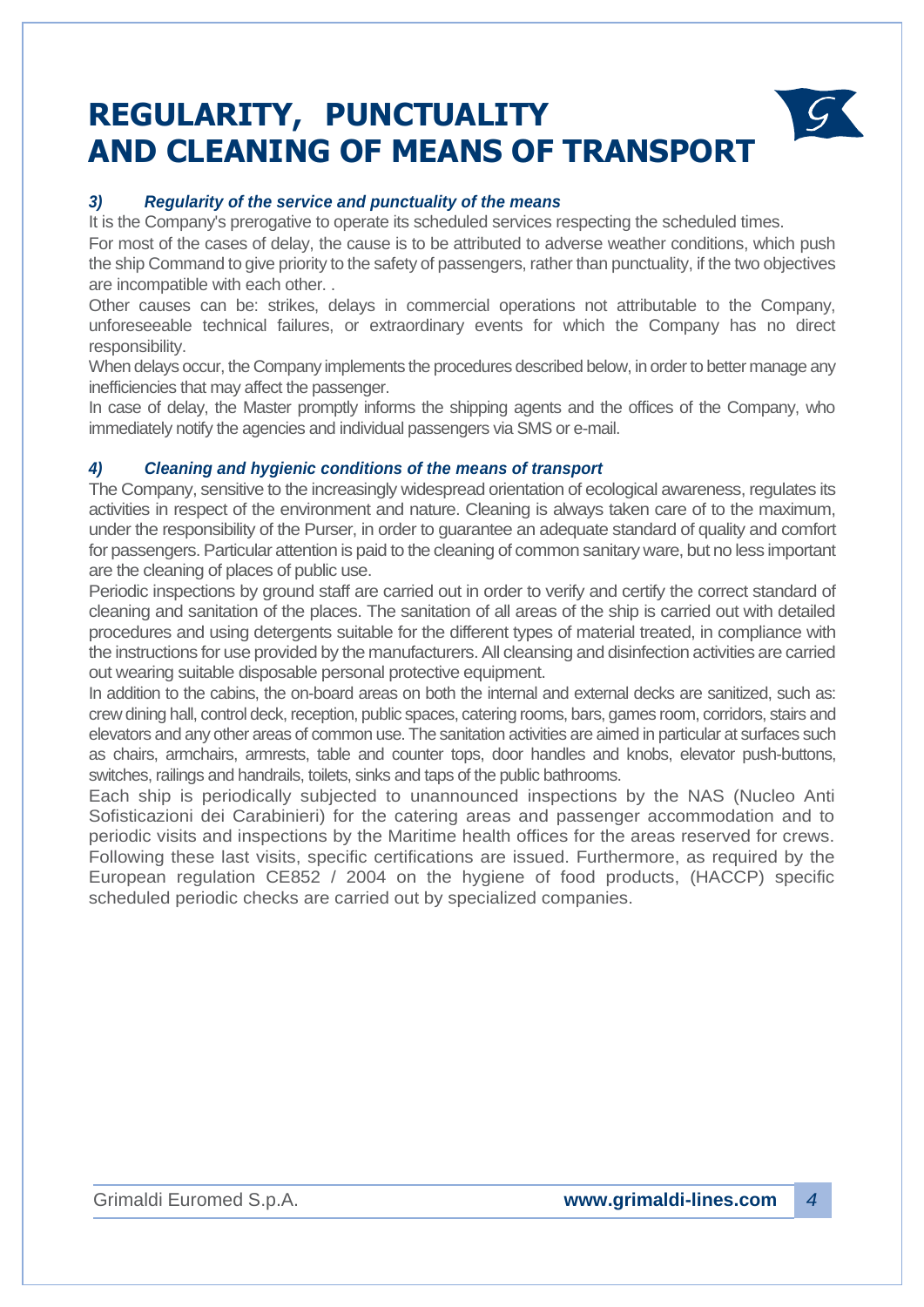**COMFORT AND ADDITIONAL SERVICES**



Interventions are planned as follows:

- Disinfestation: no less than 4 per year
- Deratization: not less than 2 per year
- Cabins cleaning: before each crossing
- Cleaning of public spaces: before each crossing

• Ecological service (cleaning of toilets and public spaces): before each crossing and during the journey inspections, including on traveling units, verify compliance with the company directives on the subject.

#### *5) Travel comfort*

The company pays particular attention to the comfort conditions reserved to passengers during the journey. The vessels are equipped with air conditioning systems in all public places and cabins with regular maintenance and efficiency. The vessels are equipped with comfortable cabins, all with private toilets; Personal cleaning kits and towels are available for passengers. There are lounges with reclining, comfortable and large seats, and luggage racks. TV screens are arranged in the lounge.

In order to ensure maximum comfort for passengers during navigation, the ships are equipped with antiroll systems with stabilizing flippers.

#### *6) Additional services*

In order to offer to customers a comfortable and pleasant transport, the Company has equipped its vessels with the following additional services:

- Elevators
- Bar and vending machines for drinks and snacks
- Solarium
- A la carte restaurant service
- Self-service restaurant service
- Room / cabin restaurant service
- On-board shop (clothing / objects / newspapers and magazines / etc.)
- Play room for children's entertainment
- Video games room
- Pet cabin (cabins with the possibility of accommodating pets)
- Kennel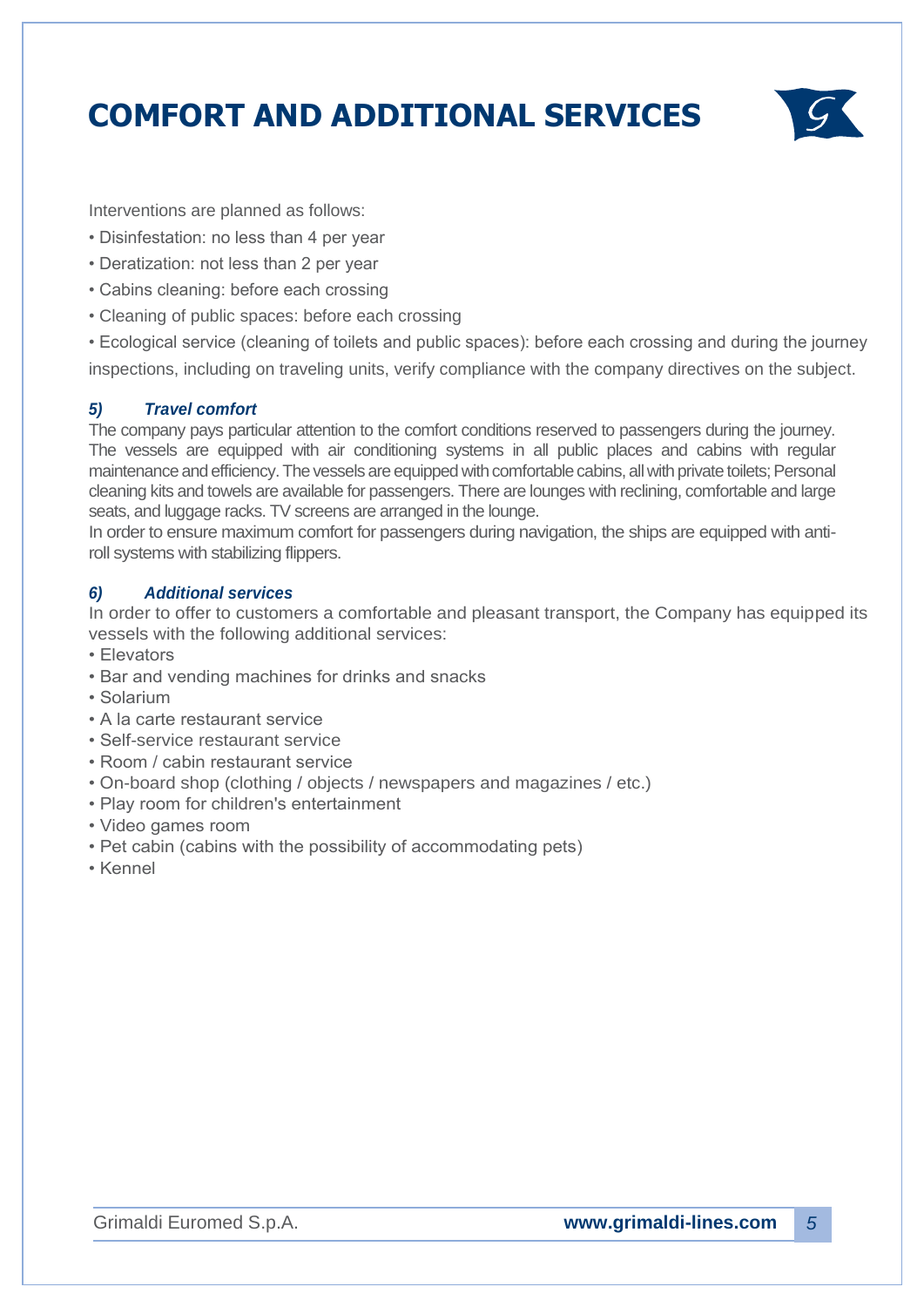### **SERVICES FOR DISABLED PASSENGER PER I PASSENGERS**



#### **V**<br>**Compare for disable** *7) Services for disabled travelers and people with reduced mobility*

For disabled (the "PMR") means the person is not able to move easily or freely, or requesting assistance. Reservations and tickets are offered to PRMs under the same conditions as all other passengers.

It is the responsibility of the PMR to report in writing, at the time of booking or advance ticket purchase, his specific needs for accommodation, seating, services required or the need to transport medical devices. For any other type of assistance, PRMs must inform the Company at least 48 hours before departure and present himself at the terminal at the assistance desk or other agreed meeting place, at least 2 hours before the scheduled travel time. If, at the time of booking, the passenger has indicated that he is a PMR, the Purser will be informed via the check-in system and via e-mail from the land offices, so that he can organize the reception and the assistance needed for the entire duration of the trip, from the moment of embarkation to that of disembarkation.

Assistance to PMR is ensured by the Pursuer assisted by a team of people instructed to provide the best assistance. The Pursuer indicates on the vessel plane the cabins reserved to the PMR and return a copy to the Commander.

The on-board personnel assigned to assisting PRMs are identified by a white / blue armband bearing the words ASSISTANCE.

The ticket office, which carries out the check-in, deliver to the PMR embarking his own vehicle an adhesive to glue on the vehicle. If the PMR prefers to go directly to the square in front of the boarding pier to carry out the fast check-in, he can make himself recognizable by lighting the 4 arrows and / or affixing an A4 sheet on the dashboard with the words PMR that they will have received during the booking phase as an attachment to the ticket. Upon arrival on board, these vehicles are directed to the parking areas reserved, located near the lifts or the reserved cabin. The ports of disembarkation are also informed in advance of the presence of a PMR, but in any case, before arriving at destination, the Pursuer transmits any need of ground transport to the agent.

In case of emergency, special attention / assistance is given to PRMs by dedicated personnel. Specifically, suitably equipped cabins are provided for the transport of PRMs; the seats dedicated to PRMs are reserved and indicated in the lounge, and at the bars and restaurants. There are also toilets dedicated to PRMs in the common areas. To facilitate the accessibility of blind / visually impaired passengers, the elevators are equipped with a luminous keyboard, audio and keys to facilitate reaching the ship decks. Tactile guides indicate the routes that lead to the main services on board.

Passengers are entitled to declare themselves as PMR, once on board; at the reception are available notices and forms to fill out to apply for assistance. The ship is equipped with wheelchairs.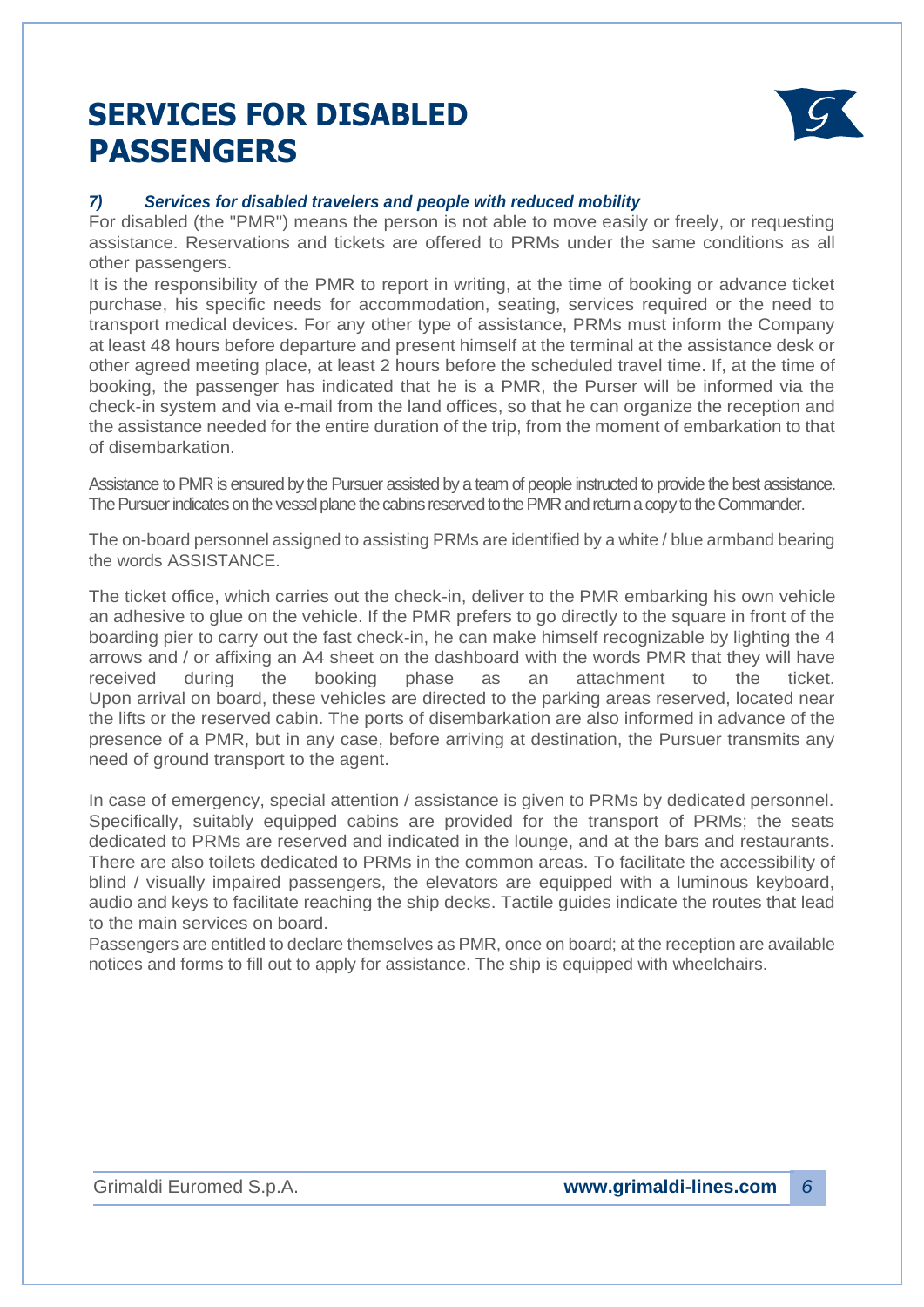### **INFORMATION**



#### *8) Information to customers*

All information related to the Grimaldi Euromed passenger transport service is accessible through the following channels:

- Web site [www.grimaldi-lines.com a](http://www.grimaldi-lines.com/)vailable in italian, English, Spanish, French and German
- Call Center also identified as contact / booking center, active from 8:00 to 22:00, 7 days a week, which answers the number 081496444 and the email info@grimaldi.napoli.it
- Physical and telematics Travel Agents
- Italian and foreign social offices and port agencies (ticket offices)
- Grimaldi Lines Mobile App

It is also possible to have access to information regarding the trip:

- At the tourist office located near the port of departure
- On board the ship (with static information via poster and dynamic information via reception staff)

The Company's call center is internal to the company. The operators all respond in Italian and English, but communications can also be managed in Spanish, French, German and Arabic. The Company also uses the most modern and immediate communication channels, preferred in particular by young people such as facebook (bulletin board and messenger), instagram and twitter. The Company also communicates via newsletters, both with direct customers and with travel agencies.

#### *9) Relational and communication aspects of staff in contact with users*

The personnel of the Passenger Service, when on duty or in the passenger area, wear the required uniform and identification badge in an orderly manner, paying the utmost attention to personal care. Relationships with customers are based on the utmost courtesy and helpfulness.

#### *10) Service Level in counter operations*

Passengers can be welcomed at the port at the Grimaldi Lines ticket offices located in the terminals, or directly on the square in front of the ship's dock. The ticket offices are all accessible to PRMs.

All'interno dei terminal, una grande insegna con il logo Grimaldi Lines rende facilmentevisibili gli sportelli della Compagnia, gestiti da personale bilingue (italiano ed inglese), addestrato alla migliore relazione con il pubblico, preciso, gentile e paziente, ordinato nella sua divisa e dotato di badge che lo rende facilmente riconoscibile. Inside the terminal, a large sign with Grimaldi Lines logo makes the Company counters easily visible, managed by precise, kind and patient bilingual staff (Italian and English), trained in the best relationship with the public, tidy in their uniform and equipped with a badge that makes it easily recognizable.

The environment is always welcoming, travel information is accessible in two languages also via monitors and / or signs, and there are services dedicated to PRMs in the terminals. In each ticket office there is a counter dedicated to PRM ASSISTANCE, where it is also possible to collect the sticker for assisted boarding, to be affixed to the car.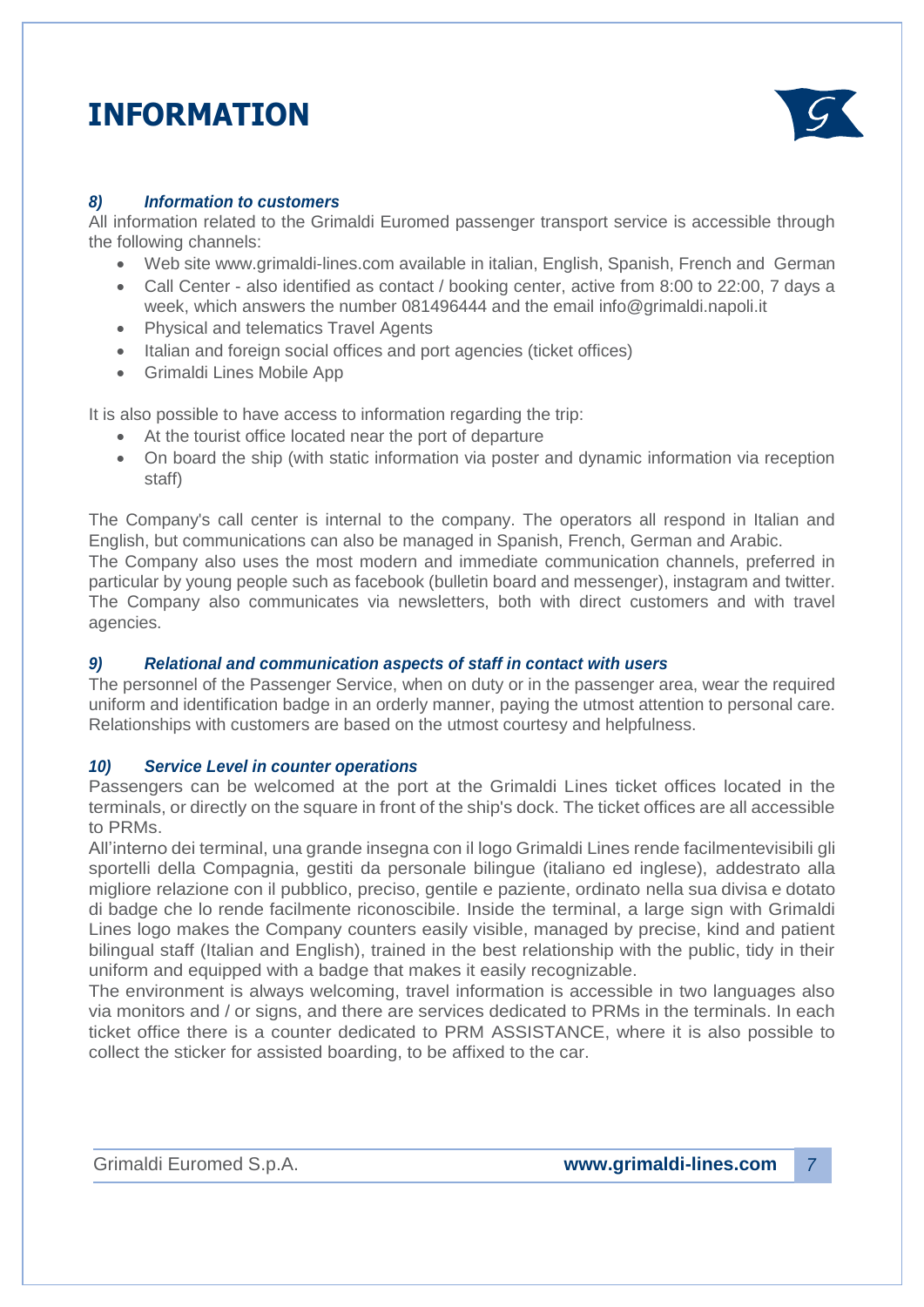### **MODAL INTEGRATION ENVIRONMENT AND SUSTAINABILITY**



#### *11) Modal integration*

Timetables of the maritime connections are also established taking into account the continuity of transport during the entire journey, that is, allowing passengers to reach the port of departure and leave the port of arrival by means other than their own car.

Furthermore, to avoid serious discontinuities and / or criticalities in the journey, on our site it is possible to consult the services offered by other companies, which can be considered in connection with ours.

In particular, for each port of departure and arrival, we make information on public and private means of transport, accessible to users to reach these ports, both from other cities and within the same municipality. By way of example, we point out that it will be possible to consult the travel solutions in connection with our passenger transport service, through links to the sites of railway companies, bus lines, taxi companies, etc.

#### *12) Attention to the environment*

In order to strengthen its commitment to carrying out its activities in a sustainable way, the Company undertakes to contribute to the achievement of 9 of the 17 Sustainable Development Goals (SDGs), defined as part of the 2030 Agenda for Sustainable Development of the United Nations and which aim to decisively improve the living conditions of the world population. The measurement of the sustainability KPIs allows the Company to measure its contribution to the identified UN goals.

In particular, the Company is attentive to the reduction of pollutants both in the air and at sea, below are the initiatives carried out by the Company that contribute to the achievement of the supported SDGs.

#### *Initiatives for climate change and the protection of the sea and marine resources*

The Company is committed to continuous research into advanced sustainable technologies such as exhaust gas treatment systems for engines, ballast water treatment system, silicone paints without the release of biocides and toxic substances, the filtering system for water contribute to the removal of microplastics in the Mediterranean Sea. In order to constantly reduce the environmental footprint, the Company has invested in new technologies that are sensitive to the environment such as lithium batteries and solar panels.

#### *Sustainable patterns of production and consumption*

On board all the ships of the Company, a waste management system has been developed through separate recycling waste.

To make passengers aware of recycling waste on board, in 2021 the Grimaldi Group will continue to participate in the MAREVIVO #EmergenSea program as well as the sponsorship of Nautical In Blu courses for environmental training in schools / Nautical Institutes.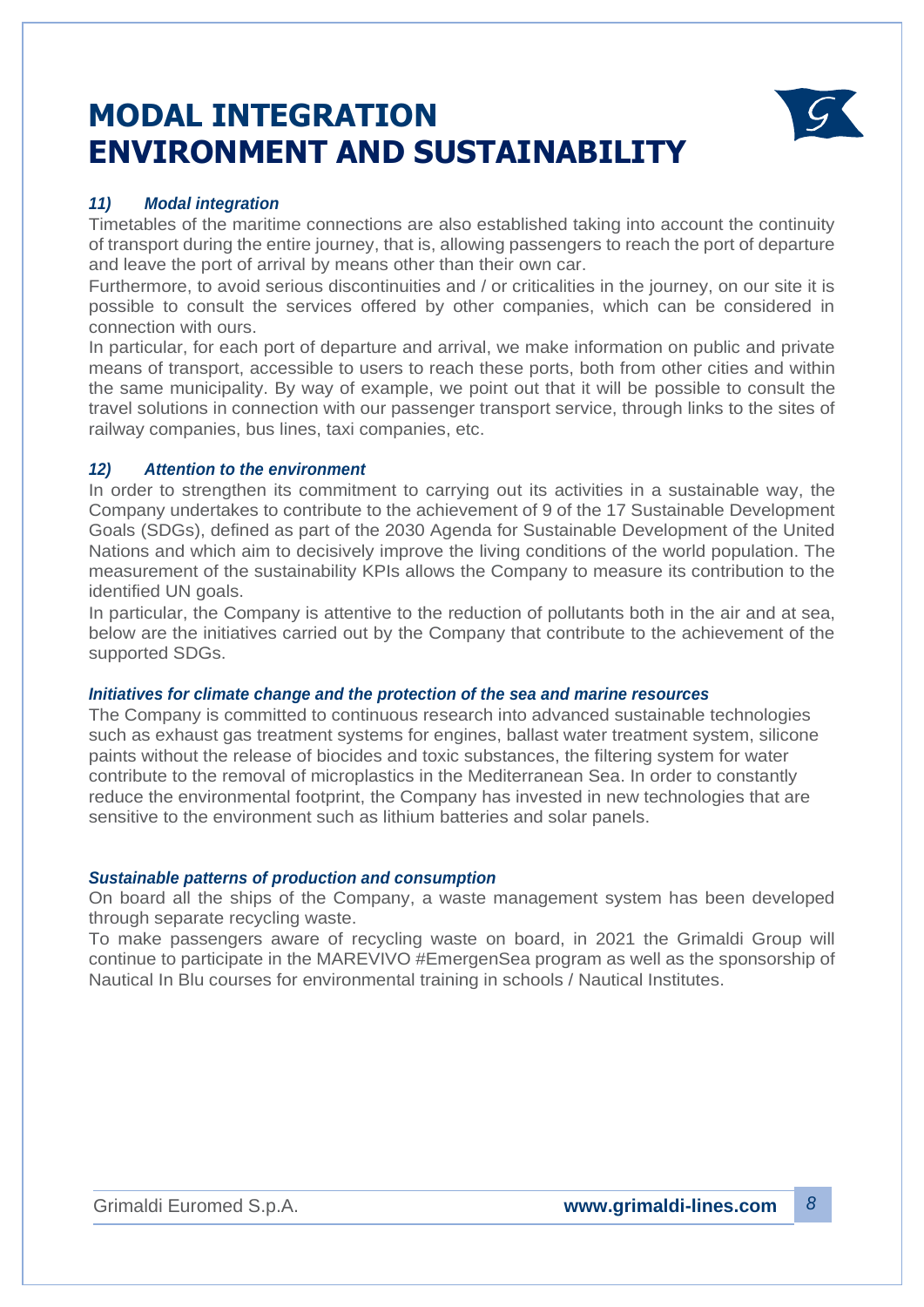

### **CUSTOMER /TRAVELLER PROTECTION**

#### *Sustainable water management on board*

The Company aims to improve the use of water on board the vessels thanks to dedicated projects, such as the installation and implementation of osmosis systems installed for the selfproduction of fresh water by desalinating seawater. In order to reduce the environmental impacts related to its activities, it constantly monitors the main negative externalities related to its energy consumption, the production of emissions harmful to the environment and the creation of waste.

#### *E) GRIMALDI EUROMED and CUSTOMER/ TRAVELER PROTECTION Dialogue procedures between customer and company*

Warnings and suggestions are an important opportunity to learn about the opinions of our Passengers, allowing us to constantly monitor the quality of services provided by identifying the areas in which activate actions for improvement, in order to reply to the expectations and needs of customers. Passenger notifications / complaints are handled by the Company in compliance with the provisions of the European Regulationn. 1177/2010 and Annex A to Resolution ART no. 83/2019.

Passengers wishing to submit a complaint pursuant to EU Regulation 1177/2010 can submit it within two months from the date on which the service was provided or should have been performed. Within one month of receipt of the complaint, the Company notifies the passenger that the complaint has been accepted, rejected or is still under consideration.

The time to give a definitive reply to the claim shall not exceed two months from its receipt. Complaints can be sent in Italian and / or English:

- via email at the address: [customer@grimaldi.napoli.it](mailto:customer@grimaldi.napoli.it)
- via certified mail to the address: [grimaldieur](mailto:grimaldieuromed@legalmail.it)[omed@legalmail.it](mailto:omed@legalmail.it)
- by ordinary / registered mail to: Grimaldi Euromed SpA, via Marchese Campodisolan. 13, 80133 Napoli.

 The claimant may use the form provided for download on the Company's website, in the Claims section, or send a communication containing at least:

- the identification references of the user (name, surname, address) attaching a copy of the identity document and the identification data of any representative, in this case attaching the mandate;
- the identification references of the trip (date, time of departure, origin and destination) and of the transport contract (booking code or ticket number);
- the description of the non coherence of the service with respect to the requirements defined by European or national legislation and by the general conditions of transport.

In case of no response to the complaint in the terms referred to above, or if the complaint has been presented in a complete manner and with the manner described above, or in case of not satisfactory answer, the passenger will be able to:

- use the extrajudicial resolution procedure by initiating a conciliation procedure at the Chamber of Commerce of the passenger's place of residence and / or domicile;
- submit a second instance complaint to the Transport Regulatory Authority. In case of delay in responding to the complaint, the passenger will be entitled to automatic compensation as provided for by measure no. 5 of the Resolution of the Transport Regulation Authority no. 83/2019.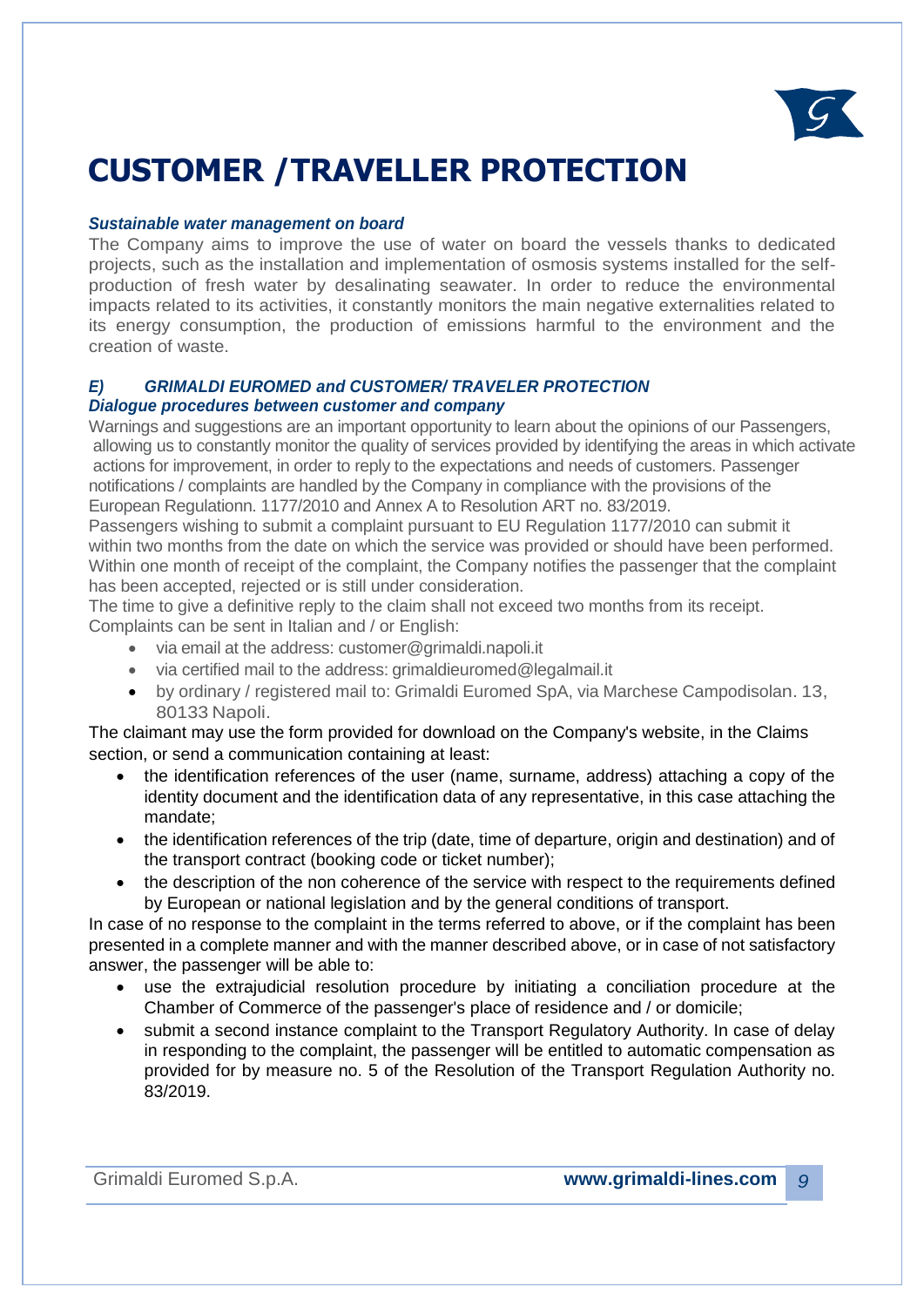

### **OR DELAYS IN THE DEPARTURE**

#### *Procedures and cases for refunds*

The contract for the transport of passengers, their baggage and accompanying vehicles is governed, in particular, by EU Regulation no. 1177/2010, by the Athens Convention of 13/12/1974, as amended by the London Protocol of 01/11/2002, by the Italian Navigation Code, as interpreted in accordance with the Italian Legal System, as well as any subsequent amendments of the aforementioned legislation and / or any new sector regulations. Grimaldi Group S.p.A. operates as an agent of the Carrier Grimaldi Euromed S.p.A., indicated in the ticket.

The transport of passengers, their luggage and accompanied vehicles is also governed by the "General Conditions of Carriage for Passengers of the Company", which can be consulted by the passenger and which the same accepts when purchasing the ticket.

Similarly, when booking and / or purchasing the ticket, the passenger authorizes the Carrier to process personal data in the manner specified in the Privacy Policy and in accordance with EU Regulation no. 679/2016.

The company will promptly inform the Ministry of Infrastructure and Sustainable Intermodality of any disservice relating to connections burdened by public service obligations and will send within 48 hours a report on the actions taken for the purpose of fulfilling the obligations envisaged in the event disservices.

#### *Cancellation of the trip by the carrier or delay in departure*

The Carrier guarantees full compliance with all obligations arising from current legislation and, in particular, from EU Regulation No. 1177/2010 and from the resolutions adopted by the Transport Regulatory Authority.

In case of cancellation of a trip or delay of more than ninety minutes compared to the scheduled departure time, passengers can choose between:

• alternative transport to the final destination under similar conditions, as soon as possible and at no extra charge;

• reimbursement of the ticket price and, where appropriate, free return to the first point of departure indicated in the transport contract, as soon as possible.

In the event of cancellation or delay in departure, the Carrier does everything in its power to assist the passenger in the best possible way. In particular, where due pursuant to EU Regulation no. 1177/2010, the Carrier offers a snack for free and, if a stay is necessary and the delay is not due to adverse weather conditions, also hotel accommodation.

In case of delay in arriving at the final destination, in the cases provided for by EU Regulation no. 1177/2010, the customer can make a request for compensation through the channels indicated in the previous point. The economic compensation is calculated in relation to the ticket price actually paid by the passenger for the delayed passenger service. The delay is calculated based on the arrival time at the dock at the final destination compared to the scheduled arrival time. The relative percentages of compensation, upon exceeding the tolerance thresholds envisaged, are applied by the Carrier in compliance with the European Regulation in force. The economic compensation, if due, can be disbursed through vouchers that can be used within one year from the date of their issue. Instead, it is carried out in cash at the request of the passenger.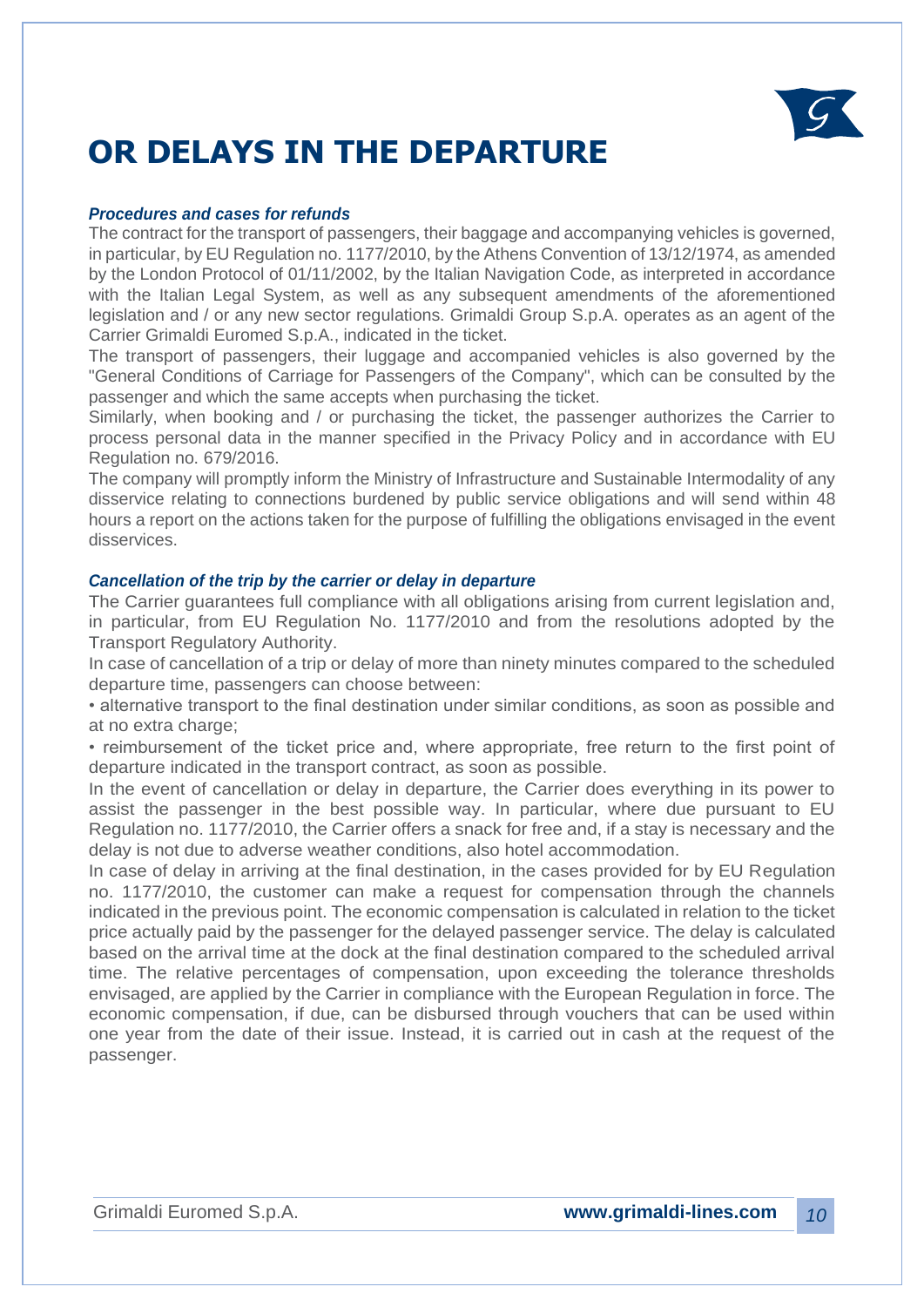### **SERVICE DOWNGRADE AND TICKET CANCELLATION**



#### *Service Downgrade*

In the event that, due to unexpected impediments, the accommodation on board or the provided service does not correspond to the one sold, the Company will reimburse the difference in price.

#### *Ticket cancellation by the passenger*

The cancellation of the entire ticket or some items thereof (reduction in the number of passengers, cancellation of vehicle, accommodation, pets) must be notified in writing to the email address info@grimaldi.napoli.it, directly or through the intermediary from which it was purchased (e.g. travel agency).

For tickets at a special rate, cancellation does not entitle you to any refund unless otherwise provided for by the conditions of applicability of the special offer.

For standard fare tickets, the cancellation of the entire ticket, or part of it, entitles you to a refund of the value of the canceled items, subject to the following penalties:

- 10% of the value, plus fixed rights, up to 30 calendar days before departure;
- 30% of the value, plus fixed dues, from 29 to 7 calendar days before departure;
- 50% of the value, plus fixed dues from 6 to 2 calendar days before departure;
- 100% of the value, plus fixed fees, from the day before and / or for no-show at boarding.

Both for tickets purchased with standard fare and for those with special fare, any pre-purchased services (meals, shuttle bus Naples-Civitavecchia a / r) are fully reimbursed if the cancellation is made within 2 days from the date of departure. In case of cancellation made from the day before departure, however, there is no refund.

Requests for cancellation of a Standard fare ticket will not be accepted if it has already been subject, twice, to a change in date, time and / or line.

No reimbursement is due for failure to board due to refusal by the authority or lack / insufficiency of the passenger or vehicle document.

It is possible to purchase the multi-risk insurance policy which, in the cases and within the limits set by the contractual conditions indicated in the Nobis Information Set (available on the website www.grimaldi-lines.com), guarantees the reimbursement of the penalty applied for the cancellation of the trip. by the passenger.

In any case, the application of the current provisions relating to the termination of the contract due to the supervening impossibility of the service referred to in art. 88-bis of the D.L. 18/2020.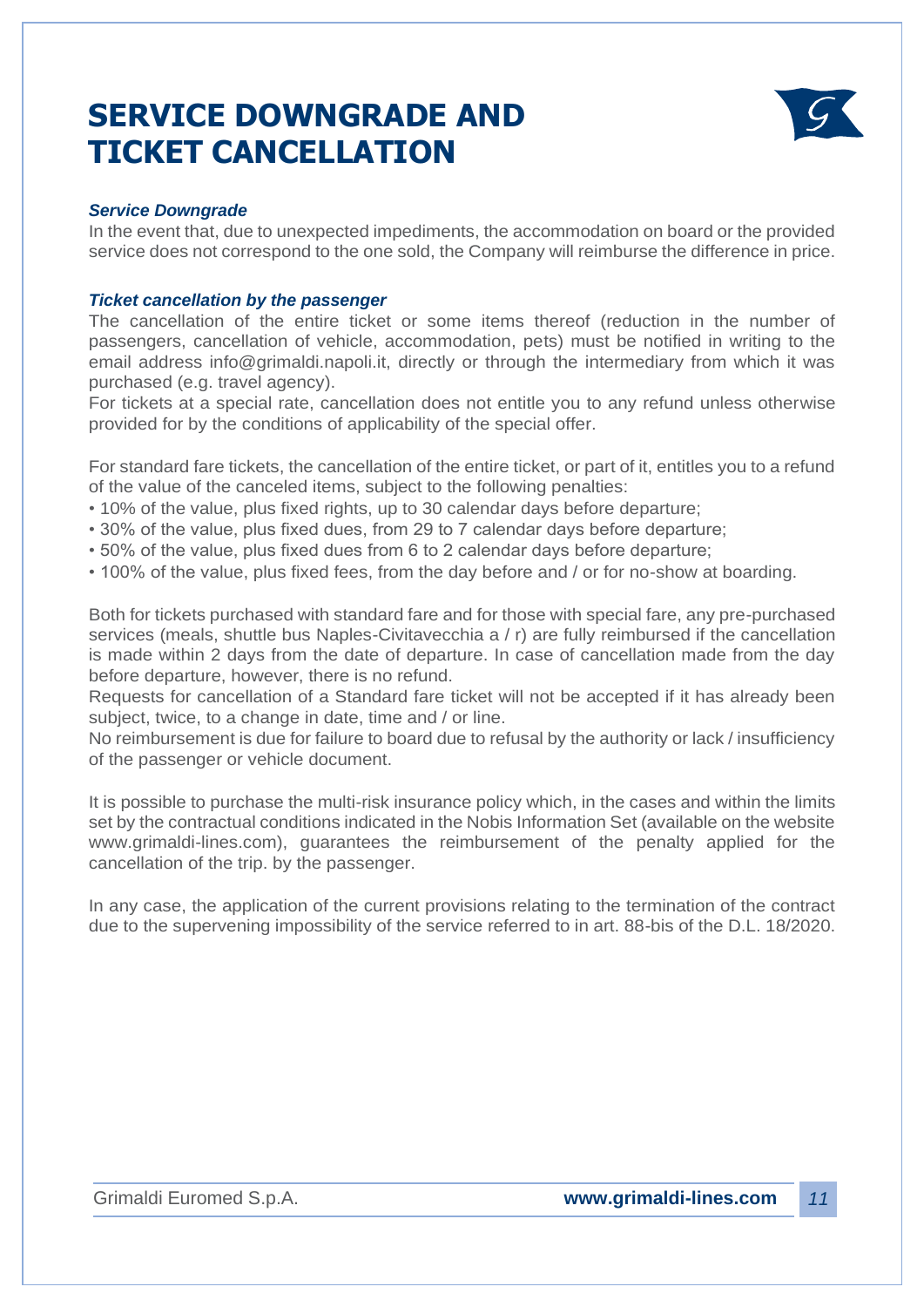### **TICKET CHANGE**



#### *Passenger Ticket change*

The change of the ticket is always possible and is subject to availability. All changes, except the change of departure (time, date and / or line), are free and subject to any tariff adjustment. In the event of a change of departure, the change costs of  $\epsilon$  30 are also due. The change of departure can be made up to 2 days before departure and only in the case of simultaneous booking of a trip already available for sale*.*

#### *Insurance coverage for damage to persons and property*

The Company has third party liability insurance issued by the P&I Club, both to cover damage to property and for any accidents occurring during the trip. The Company also offers the possibility to activate additional specific protections to cover medical expenses, damage or loss of luggage, travel cancellation costs and more.

#### **F) RIGHTS AND DUTIES OF THE TRAVELER**

The Company guarantees the following rights to citizens who move around the territory using public transport services:

• safety and tranquility of the trip

• continuity and certainty of the service, also through a rational integration between the different means of transport;

• timely publication and easy availability of timetables that are (if possible) integrated and coordinated with the means of transport necessary to complete the trip

• easy access to information on travel arrangements and fares

• respect for departure times

• hygiene and cleanliness of vehicles and departure points; efficiency of support equipment and infrastructures. Equipped waiting rooms (or rooms) (heating, seats, toilets, etc.);

• recognition of the personnel and the tasks performed; easy traceability of employees during the trip;

• correspondence between the services purchased and those actually provided (seat reservation, meals included in the ticket, supplements, etc.);

• containment of waiting times at branches by means of ad hoc communications and opening of dedicated branches

• compliance with the provisions on the prohibition of smoking on vehicles, in the premises and in spaces open to the public;

• easy access to the complaints procedure and quick response to the same (not exceeding thirty days).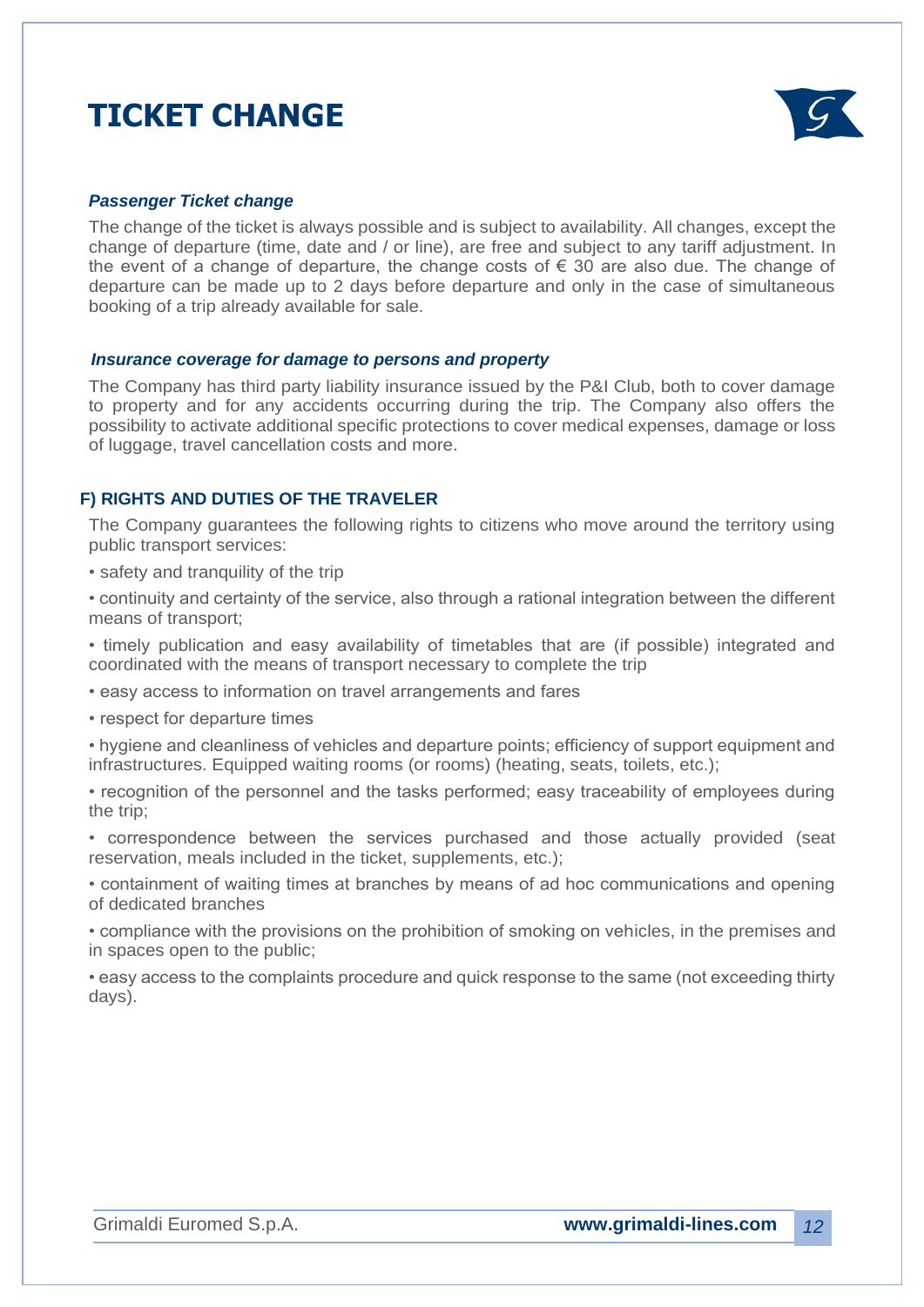### **DUTIES OF THE PASSENGER QUALITY AND CHARTER**



#### *The traveling citizen has the following duties to respect:*

- do not get on the means of transport without a ticket and / or reservation (if this is mandatory)
- do not occupy more than one seat
- do not soil and do not damage walls, accessories and furnishings
- respect the prohibition of smoking, if it is indicated
- not to behave in such a way as to disturb other people

• do not damage objects included between those classified and dangerous, without respecting the / indications established by the carrier

• do not use the alarm signals or any other emergency device, except in case of serious and imminent danger

• diligently comply with all conditions and formalities relating to security checks and customs procedures

• scrupulously comply with the instructions and instructions-respect of the providers of services and the instructions received from the operators

• use the transport infrastructures according to the pre-established rules - together with those of civil life - without compromising in any way the safety of the journey and the levels of service for himself and for all those who travel.

#### *G) QUALITY AND CHARTER*

The implementation and certification of quality and environmental systems in accordance with ISO9001: 2015 and ISO14001: 2015 standards were, by the Company, a crucial strategic choice for continuous improvement and to increase competitiveness; these certifications have allowed the Company to face the market with a consistent competitive advantage over the competition, as it is better organized and able to "satisfy" the needs expressed by the customer and to orient itself correctly in relation to environmental requirements.

Each person or organizational unit of the company has an active and conscious role in pursuing this goal, and in addition to understanding and implementing the company policy, actively supports it. The success of the company depends on awareness and an attitude to operate at the "service of the customer", whether internal or external, with a view to respecting the environment and preventing pollution.

In consideration of this, the main objectives that the Company sets itself are the following:

• protect the safety and health of passengers and crew;

• maintain the level of maintenance and efficiency of the ships at the highest level;

• ensure customer satisfaction;

• prevent pollution, reducing where possible discharges, waste and the consumption of resources, monitoring their environmental impacts in a controlled and systematic way and adopting all provisions to prevent or eliminate the pollution itself;

• formulate objectives for continuous improvement of the quality of services and environmental performance;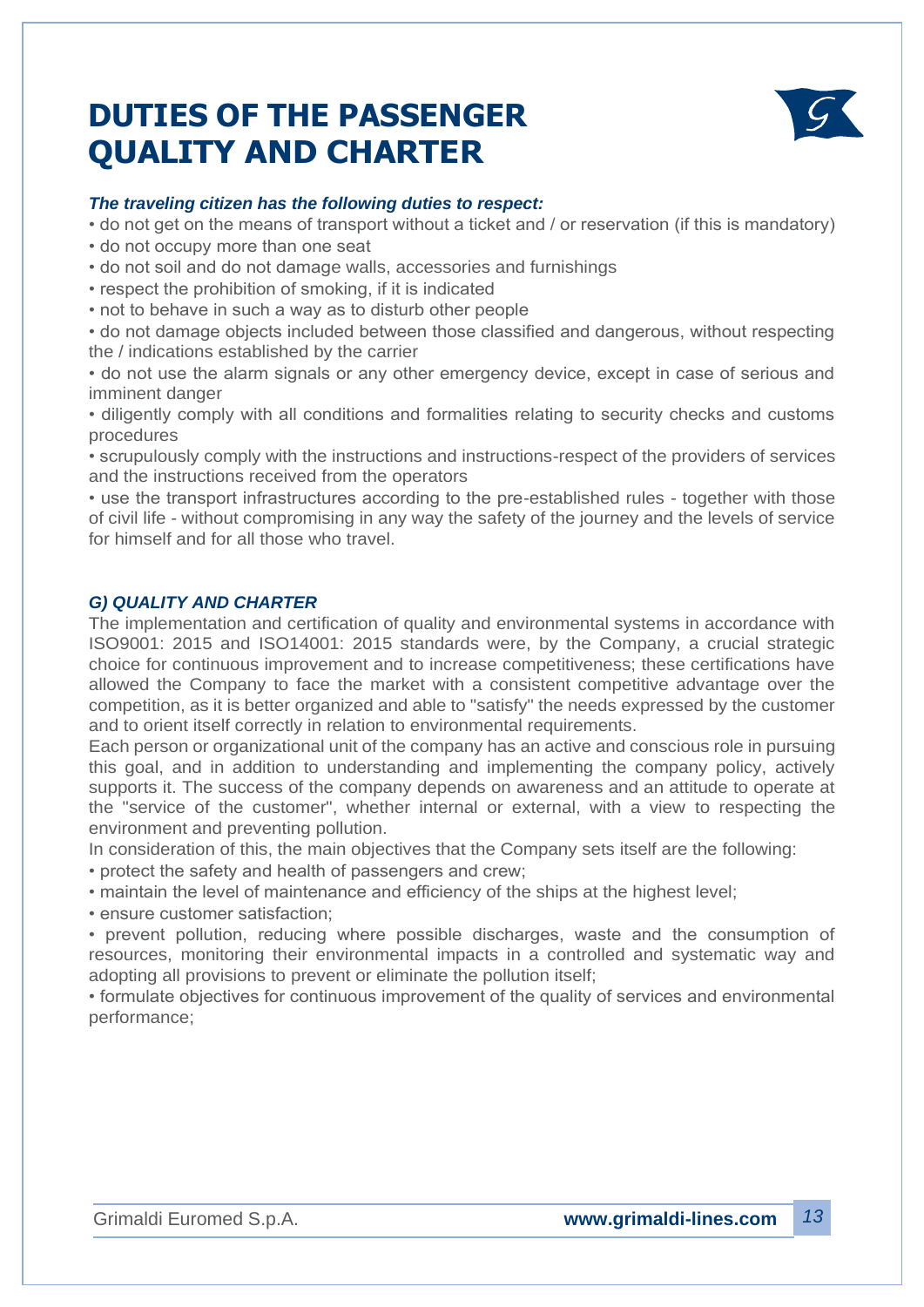

• develop the training and training of all employees, at all levels, to promote and encourage any initiative aimed at ensuring the quality of the services provided and the protection of the environment, with the aim of continually improving preparation technical and operational efficiency of on-board and ground personnel;

• adopt all possible countermeasures and strategies to avoid threats / incidents in terms of safety, security and cybersecurity.

The Company pays particular attention to the qualification processes of its suppliers, as required by the procedures of the integrated quality / environment management system ISO9001- ISO14001. The activities of suppliers are subject to continuous monitoring and evaluations. The partnership with suppliers is considered strategic in order to ensure the highest standards of quality and safety.

The choice of suppliers ismade in accordance with specific, highly selective processes aimed at excellence; as part of the processes of inclusion in the register of suppliers and their qualification, the Company has established that the ISO9001 / ISO14001 certifications held by suppliers are preferential elements.

For supplies considered important for the purpose of providing the public transport service, the Company uses suppliers in possession of ISO9001 certification, while for supplies considered critical, the Company establishes specific agreements / quality plans with suppliers.

#### **H) QUALITY INDICATORS**

#### *The Company, in the perspective of:*

• Pursuing the continuous improvement of the quality of services provided ;

• Ensuring the customer satisfaction even over the expectations ;

• preventing potential lack of satisfaction /claims identified the following quality indicators, which are subject to measurement/,monitoring, with the aim of providing data for periodical assessment of the service charter:

| <b>QUALITY</b><br><b>INDICATOR</b> | <b>INDICATOR</b><br><b>DESCRIPTION</b>       | <b>MEASUREMENT</b><br><b>UNIT</b>                | <b>MODE</b>                                   | <b>FREQUENCY</b><br><b>ASSESSMENT</b> | <b>QUALITY</b><br><b>STANDARD</b> |
|------------------------------------|----------------------------------------------|--------------------------------------------------|-----------------------------------------------|---------------------------------------|-----------------------------------|
|                                    | Passenger accidents                          | % passenger accidents out<br>of total passengers | Statistical<br>calculation                    | All event                             | 0,006%                            |
| Travel<br>safety                   | Car accidents following<br>passengers        | % accidents /%<br>passenger cars<br>transported  | Statistical<br>calculation                    | All event                             | 0,0001%                           |
|                                    | Audit results certified<br>safety management | % audits passed<br>out of total audits           | Statistical<br>calculation                    | Yearly                                | 100%                              |
|                                    | Ships classification level<br>(Rina)         | % ships with max class<br>total ships            | Statistical calculation                       | Yearly                                | 100%                              |
|                                    | Overall perception of<br>safety              | Rating from 1 to 5                               | Periodic surveys<br>through<br>questionnaires | Bimonthly                             |                                   |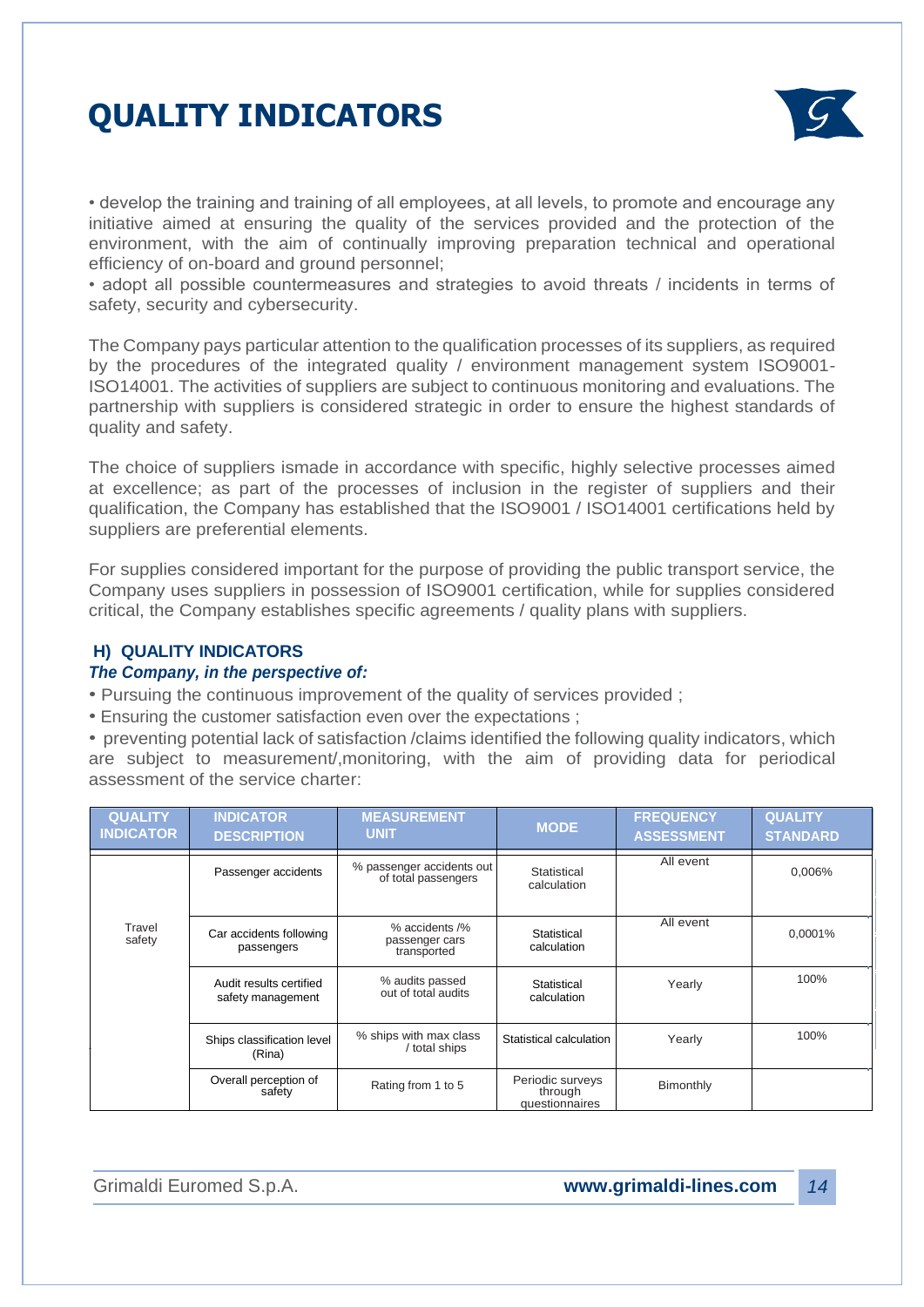

| <b>QUALITY</b><br><b>INDICATOR</b>                           | <b>INDICATOR</b><br><b>DESCRIPTION</b>                                      | <b>MEASUREMENT UNIT</b>                                                                                                                                                       | <b>MODE</b>                                   | <b>FREQUENCY</b><br><b>ASSESSMENT</b>             | <b>QUALITY</b><br><b>STANDARD</b>                                                                                                                                                        |
|--------------------------------------------------------------|-----------------------------------------------------------------------------|-------------------------------------------------------------------------------------------------------------------------------------------------------------------------------|-----------------------------------------------|---------------------------------------------------|------------------------------------------------------------------------------------------------------------------------------------------------------------------------------------------|
|                                                              | Entity theft in the cabin                                                   | % theft / total<br>passengers in<br>the cabin                                                                                                                                 | Statistical calculation                       | AI event                                          | 0.0001%                                                                                                                                                                                  |
| Personal<br>safety<br>and traveler's<br>assets               | Car theft entity                                                            | % thefts / total<br>passenger cars                                                                                                                                            | Statistical calculation                       | All event                                         | 0,0001%                                                                                                                                                                                  |
|                                                              | Supervision of garages<br>areas on board                                    | % monitored areas /<br>total areas                                                                                                                                            | Company<br>specifications                     | Yearly                                            | 100%                                                                                                                                                                                     |
|                                                              | Overall perception of<br>personal and property<br>security                  | Evaluation 1 to 5                                                                                                                                                             | Periodic surveys<br>through<br>questionnaires | Bimonthly                                         |                                                                                                                                                                                          |
| Regularity<br>of the                                         | Offer indicator<br>of freight% Rn                                           | % number of trips made /<br>total number<br>scheduled races; number<br>of trips not made<br>for external causes                                                               | Internal<br>Monitoring<br>System              | Monthly                                           | 100%<br>(omissions for non-<br>attributable reasons<br>excluded<br>to Grimaldi Euromed<br>(weather conditions.<br>strikes, technical<br>causes not attributable<br>to the company, etc.) |
| service and<br>punctuality<br>of the<br>means                | Punctuality index% P                                                        | % Punctual journeys /<br>completed journeys<br>with good weather<br>conditions                                                                                                | Internal<br>Monitoring<br>System              | Monthly                                           | 100%<br>(omissions for non-<br>attributable reasons<br>excluded<br>to Grimaldi Euromed<br>(weather conditions,<br>strikes, technical causes<br>not attributable to the<br>company, etc.) |
|                                                              | Overall perception of<br>regularity of service<br>and punctuality           | Evaluation 1 to 5                                                                                                                                                             | Periodic surveys<br>through<br>questionnaires | Bimonthly                                         |                                                                                                                                                                                          |
|                                                              | Inspection<br>visits by the<br>Authorities<br>of Maritime Health            | % Visits sustained with<br>positive-pass results /<br><b>Total visits sustained</b>                                                                                           | Certificate                                   | Semester                                          | 100<br>$\%$                                                                                                                                                                              |
|                                                              | <b>Inspection Visits</b><br>by Authorities (NAS)                            | % Visits sustained with<br>positive-pass results /<br><b>Total visits sustained</b>                                                                                           | Certificate                                   | Occasional according<br>to Authority<br>decisions | 100<br>$\%$                                                                                                                                                                              |
| Cleaning<br>and<br>hygienic<br>conditions of<br>the vehicles | Checks of the self-<br>control system<br>carried out by<br>specialist firms | % % Visits sustained with<br>positive-pass results /<br>Total visits sustained                                                                                                | Certificate                                   | Semester                                          | 100<br>%                                                                                                                                                                                 |
|                                                              | Sanitization                                                                | Performed sanitizations /<br>Scheduled sanitizations                                                                                                                          | Certificate                                   | Monthly                                           | 100<br>$\%$                                                                                                                                                                              |
|                                                              | Cleaning cycles on the<br>ship                                              | Data collected on the basis of<br>HACCP monitoring sheets -<br>-% interventions performed /<br>planned interventions<br>-% compliant interventions /<br>planned interventions | Certificate                                   | Monthly                                           | 100<br>$\%$                                                                                                                                                                              |
|                                                              | Overall perception of the<br>level of cleanliness                           | Evaluation 1 to 5                                                                                                                                                             | Periodic surveys<br>through<br>questionnaires | Bimonthly                                         |                                                                                                                                                                                          |
|                                                              | Passenger<br>accommodation on<br>board                                      | % reserved seats<br>compared to the maximum<br>transport capacity                                                                                                             | Certificate<br>Booking list                   | Every trip                                        | Max 100%                                                                                                                                                                                 |
| Travel<br>comfort                                            | Anti-roll stabilization<br>systems                                          | % ships equipped with<br>facilities compared to<br>total ships                                                                                                                | Certificate                                   | Continuously                                      | 100<br>$\%$                                                                                                                                                                              |
|                                                              | Overall perception of<br>travel comfort                                     | Evaluation 1 to 5                                                                                                                                                             | Periodic surveys<br>through<br>questionnaires | Bimonthly                                         |                                                                                                                                                                                          |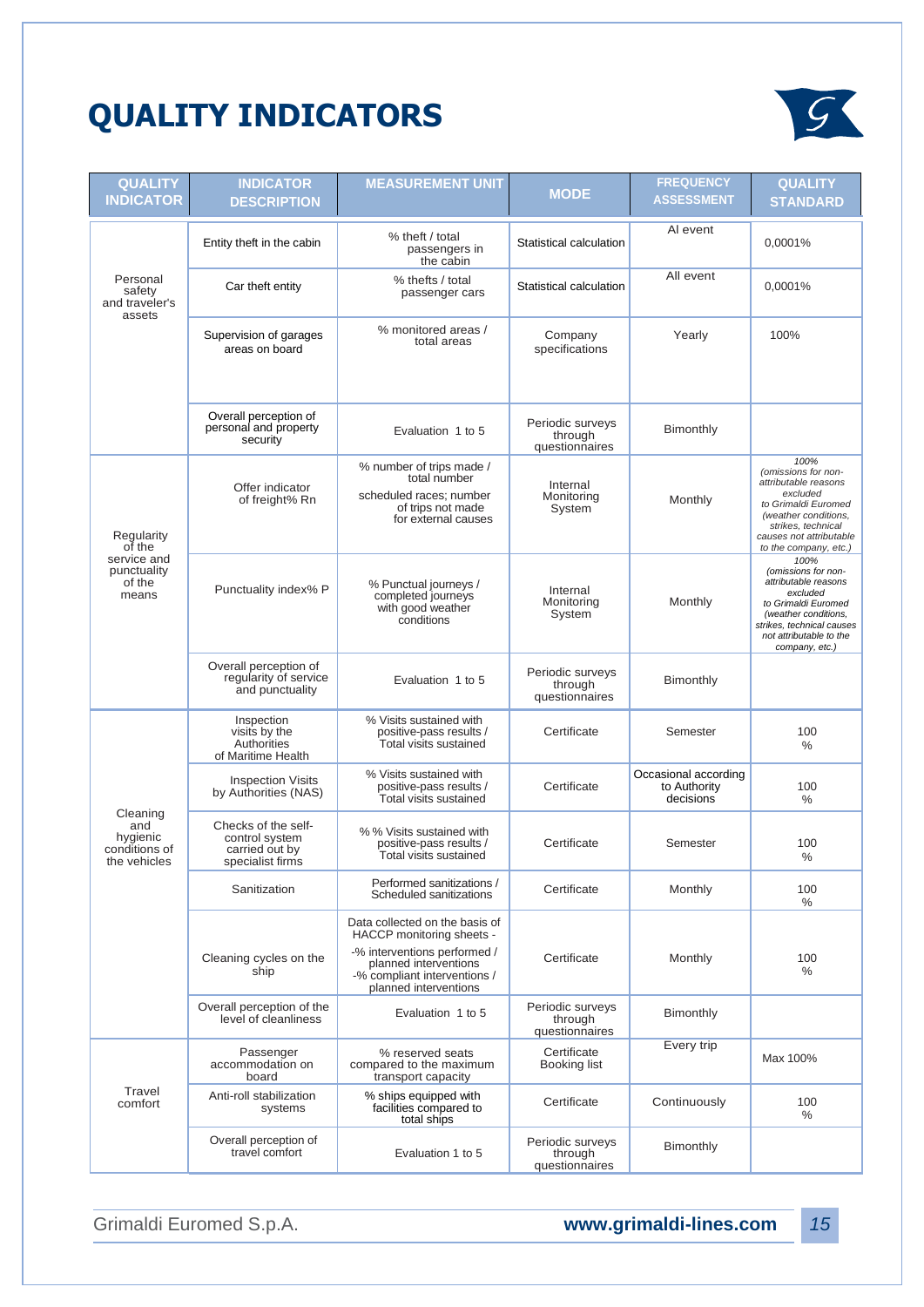

| <b>QUALITY</b>                                               | <b>INDICATOR</b>                                                                    | <b>MEASUREMENT UNIT</b>                                                                                           | <b>MODE</b>                                   | <b>FREQUENCY</b>  | <b>QUALITY</b>  |
|--------------------------------------------------------------|-------------------------------------------------------------------------------------|-------------------------------------------------------------------------------------------------------------------|-----------------------------------------------|-------------------|-----------------|
| <b>INDICATOR</b>                                             | <b>DESCRIPTION</b>                                                                  |                                                                                                                   |                                               | <b>ASSESSMENT</b> | <b>STANDARD</b> |
|                                                              | Availability of bar and<br>TV public spaces                                         | % ships equipped with bar / TV<br>public spaces compared<br>to total ships                                        | company provisions                            | Continuously      | 100%            |
| Additional<br>services                                       | Catering service                                                                    | % ships equipped with<br>catering service compared<br>to total ships                                              | company provisions                            | Continuously      | 100%            |
|                                                              | Other services (games<br>room / children's playroom<br>/ kennel / pet cabins, etc.) | % ships equipped with other<br>services compared to total<br>ships                                                | company provisions                            | Yearly            | 100%            |
|                                                              | Overall perception of the<br>usability of additional<br>services                    | Evaluation 1 to 5                                                                                                 | Periodic surveys<br>through<br>questionnaires | Bimonthly         |                 |
|                                                              | PRMs% SPMR<br>service indicator                                                     | Nr. Monthly rides accessible<br>and usable to PRMs /<br>number of scheduled monthly<br>trips accessible to PRMs   | Statistical calculation                       | Yearly            | 100%            |
| Services<br>for handicapped<br>travelers                     | Dedicated cabins for PRM<br>with private facilities                                 | % ships equipped with PRM<br>cabins compared to total<br>ships                                                    | Certificate                                   | Continuously      | 100%            |
| handicap<br>(PRMs)                                           | Accessibility of PRMs to<br>public premises and<br>services                         | % ships with usability to<br>public premises and<br>services for PRMs<br>compared to the total<br>number of ships | Certificate                                   | Continuously      | 100%            |
|                                                              | Overall perception of the<br>usability of services for<br><b>PRMs</b>               | Evaluation 1 to 5                                                                                                 | Periodic surveys<br>through<br>questionnaires | Bimonthly         |                 |
|                                                              | Information points at the<br>embarkation points                                     | No. of stops with information<br>points / total no. Of stops                                                      | company provisions                            | Continuously      | 100%            |
| Customer                                                     | Other information points via<br>computer (internet) and<br>company call centers     | Functionality / Usability of the<br>company website<br>and corporate call center                                  | company provisions                            | Continuously      | 100%            |
| information                                                  | Information points on board                                                         | % ships equipped with<br>information points than<br>at no. total ships                                            | company provisions                            | Continuously      | 100%            |
|                                                              | Overall perception of the<br>usability of information                               | Evaluation 1 to 5                                                                                                 | Periodic surveys<br>through<br>questionnaires | Bimonthly         |                 |
| Relational and                                               | Recognition of reception staff<br>on the ground / edge                              | % of staff provided with<br>identification badges / total<br>reception staff                                      | company provisions                            | Continuously      | 100%            |
| communicatio<br>n aspects of<br>personnel<br>in contact with | Presentability / decorum /<br>kindness of the reception<br>staff on board           | % staff in uniform assigned to the<br>reception / total staff assigned to<br>the reception                        | company provisions                            | Continuously      | 100%            |
| users                                                        | Overall perception of<br>reception staff                                            | Evaluation 1 to 5                                                                                                 | Periodic surveys<br>through<br>questionnaires | Bimonthly         |                 |
|                                                              | Adoption of computerized<br>systems for issuing travel<br>tickets                   | % of sales points equipped with<br>IT systems compared to the total<br>points of sale                             | company provisions                            | Continuously      | 100%            |
| Service level in<br>branch operations                        | Availability<br>dedicated ticket offices at<br>the boarding points                  | % of stopovers equipped with<br>dedicated ticket offices respect<br>to the total stopovers                        | company provisions                            | Continuously      | 100%            |
|                                                              | Usability of on board check-<br>in services                                         | % ships equipped with on-<br>board check-in services<br>compared to total ships                                   | company provisions                            | Continuously      | 100%            |
|                                                              | Overall perception of the<br>level of service in operations<br>of counter           | Evaluation 1 to 5                                                                                                 | Periodic surveys<br>through questionnaires    | Bimonthly         |                 |

#### Grimaldi Euromed S.p.A. **[www.grimaldi-lines.com](http://www.grimaldi-lines.com/)**

*16*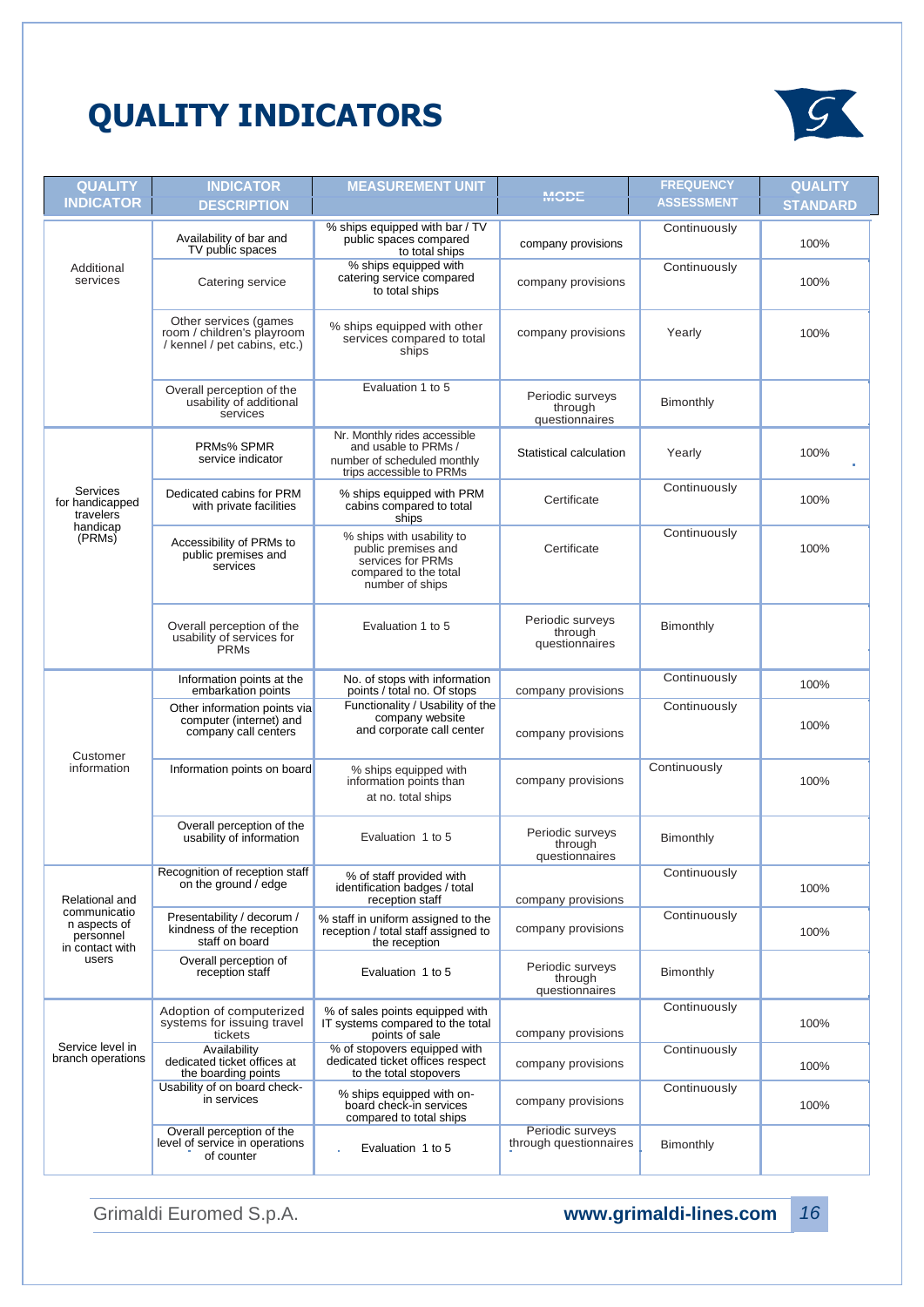

| <b>QUALITY</b><br><b>INDICATOR</b> | <b>INDICATOR</b><br><b>DESCRIPTION</b>                               | <b>MEASUREMENT</b><br><b>UNIT</b>                                            | <b>MODE</b>                                   | <b>FREQUENCY</b><br><b>ASSESSMENT</b> | <b>QUALITY</b><br><b>STANDARD</b> |
|------------------------------------|----------------------------------------------------------------------|------------------------------------------------------------------------------|-----------------------------------------------|---------------------------------------|-----------------------------------|
| Modal<br>integration               | Access to modal<br>integration with other<br>systems<br>of transport | % stopovers with accesses<br>with respect to the total<br>number of stopover | <b>Direct Survey</b>                          | Continuously                          | 100%                              |
|                                    | Overall perception of<br>modal integration                           | Evaluation 1 to 5                                                            | Periodic surveys<br>through<br>questionnaires | Bimonthly                             |                                   |
|                                    | Results of certification visits<br>IAPP-IOPP                         | % IOPP and IAPP certification<br>visits passed / scheduled visits            | Certificate                                   | Yearly                                | 100%                              |
| Attention to<br>the                | Results of ISO14001<br>environmental certification<br>visits         | % ISO14001 certification visits<br>passed / planned visits                   | Certificate                                   | Yearly                                | 100%                              |
| environment                        | Calculation of<br>equivalent SOX<br>emissions                        | % SO / CO emissions<br>reductions <19                                        | Statistical<br>calculation                    | Yearly                                | 100%                              |
|                                    | Overall perception of<br>attention to the<br>environment             | Evaluation 1 to 5                                                            | Periodic surveys<br>through<br>questionnaires | Bimonthly                             |                                   |